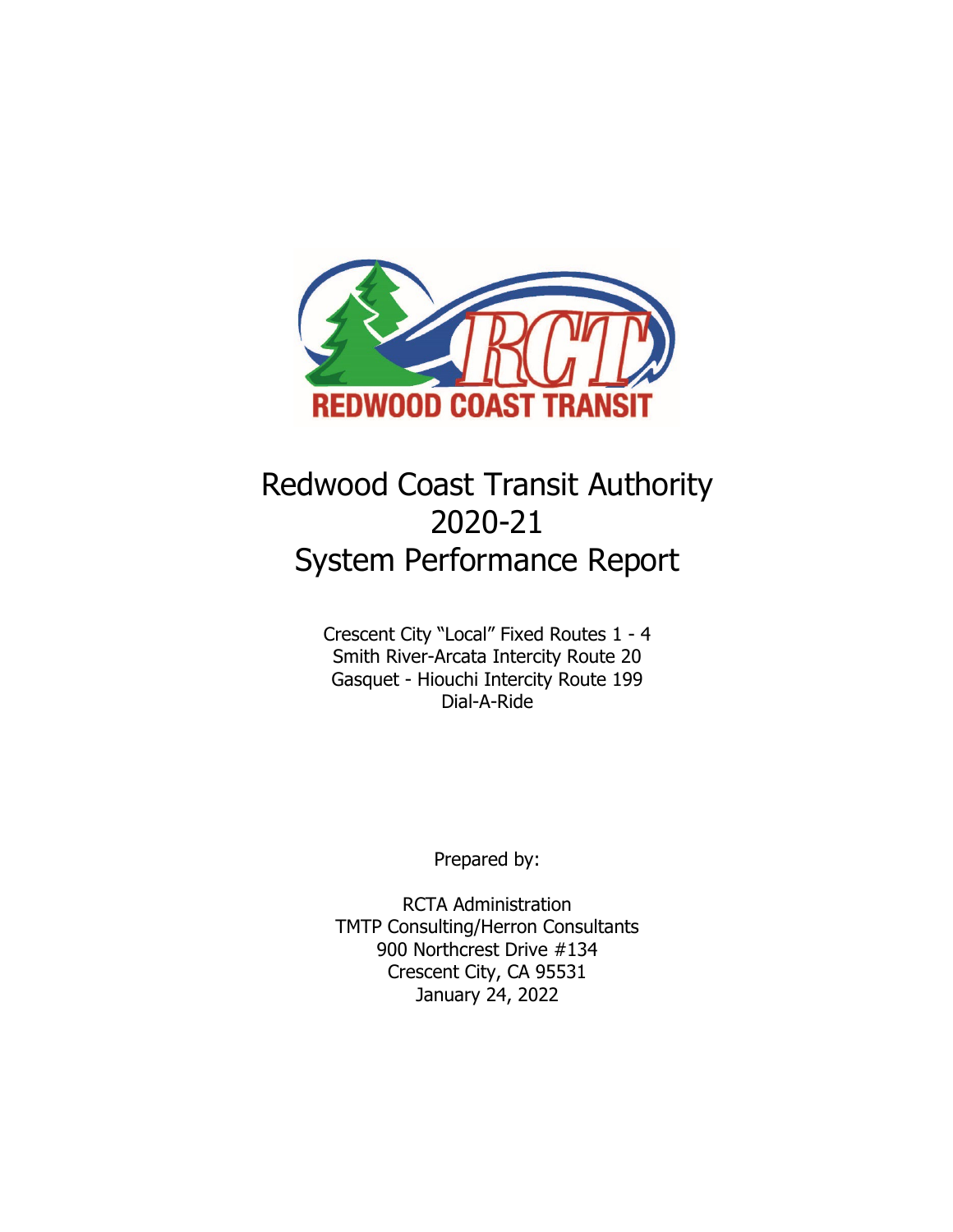## **Introduction**

This report provides a summary of Redwood Coast Transit Authority (RCTA) operating data and capital project information for the 2020-21 fiscal year. The information contained in this report is designed to assist policymakers, staff, and transit service contractors in evaluating the performance of Redwood Coast Transit Authority (RCTA) services.

This report includes comparable data for the transit system for the current year and the previous (2) two fiscal years similar to the format RCTA has used for many years. It provides comparable data for each transit route or service for the current and previous (2) two fiscal years. For the third year RCTA's System Performance Report utilizes stop and trip level data derived from the new DoubleMap AVL/CAD intelligent transit system.

Individual route statistics are based on cost and fare collection data derived from overall agency operating costs and fares projected onto each route's annual revenue hours and ridership. First Transit does not, and has never collected true "fares per route" but rather submits only a systemwide total fares collected from all routes, leaving RCTA in a position to have to use ridership as a proxy to calculate route-level farebox recovery. This issue is targeted for correction in the next Operations and Maintenance contract (2022-2026). While route level financials are an approximation based on actual boardings per route, they remain a valuable metric.

### **Redwood Coast Transit Authority - History**

Effective July 1, 2004, the County and the City formed the Redwood Coast Transit Authority (RCTA), a joint powers authority, to operate the transit service. RCTA operates the Redwood Coast Transit Authority (RCTA) through a contract with First Transit, an independent contractor.

RCTA had historically operated six days per week except for six major holidays (New Year's Day, Memorial Day, Labor Day, Independence Day, Thanksgiving and Christmas Day). Effective July 2017, a slightly reduced "Saturday Service" was introduced, and four minor holidays were served by Saturday Service to reduce costs. RCTA was built on an approach to utilize local and state funding for operating costs, while leveraging federal (and state transit capital funds) funding to pay for capital projects, primarily bus replacements and the design and construction of the Williams Drive RCTA Maintenance and Operations Center. This approach led to a maximum service level but at the expense of capital projects, as federal and state capital funds have evolved to be inadequate to fund RCTA's array of bus replacement, facility and bus stop needs. The COVID-19 pandemic hit transit agencies in March-April of 2020, and in spite of swift vaccination campaigns and general face covering requirements, has yet to recede. RCTA reacted to the sharp drop in demand, funding, and driver availability by reducing service by 33% in April 2020. Evening service was trimmed, as were certain regional route trips, and all Saturday Services was suspended. None of these cuts were reinstated in FY 2020-21, due to continued societal struggle with the pandemic. Just as things were getting better and life returning towards normal, the Delta and Omicron Variants have again triggered reimposition of virus mitigations, including remote meetings, constrained in-person educational options and an overall fear of group travel that hits public transit extremely hard.

### **Redwood Coast Transit Authority – Service Overview**

The FY 2020-21 RCTA system was comprised of six routes plus Dial-A-Ride: the "Crescent City Local" Routes 1 through 4, the Intercity River Route – 199, and the Smith River-Arcata Intercity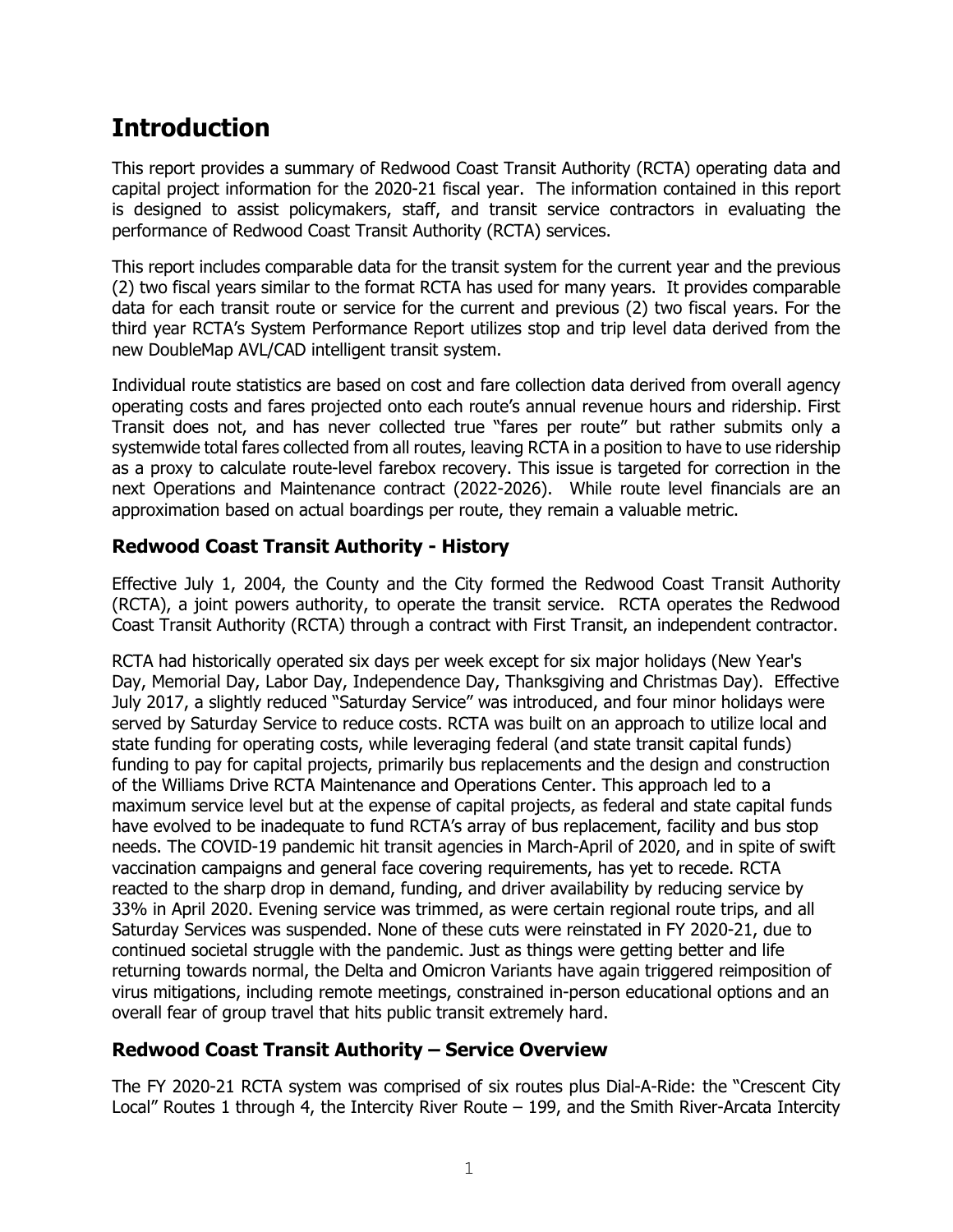Route 20. Early in its history, the Route 20 was paid for entirely with passenger fares and Federal Transit Administration (FTA) Section 5311(f) Rural Intercity grant funds. However, these 5311(f) funds have endured a roller coaster in recent years and are generally reduced to about 2/3 of original annual amounts, and are now restricted to operating costs. Due to the aforementioned loss of FTA 5311(f) funding, services were eliminated on Route 10 in July 2017. Route 10 essentially offered additional trips of Route 20-type service between Crescent City and Klamath and was losing ridership to the competing with Yurok Tribal Transit System for the same Klamath transit market. The unproductive late-night Route 20 trip to Arcata (designed to support Greyhound) was eliminated in July 2018, reallocating those hours to a new mid-day trip. The new mid-day trip operated until the COVID-19 Pandemic hit the area in March 2020. In early April 2020, as part of a general downsizing effort to match RCTA service levels with reduced travel, the mid-day Route 20 was suspended. This is unfortunate as the mid-day trip had quickly became popular, allowing half-day travels to/from Humboldt County.

Route 199 was implemented July 7, 2009 on a two day per week basis, and then expanded on September 1, 2010 to operate Monday-Saturday. Fares were also restructured in October 2017, raising fares slightly for DAR and most short-haul routes, while creating a new, generally lower fare for Route 20. Prior to 2017, fares were \$30 for travel from Del Norte to Arcata, with no discounts for senior/disabled. Route 199 is still very low in productivity but had seen ridership and productivity gains in the last 2-3 years, mostly since opening the route to local Crescent City stops on its way to and from the Cultural Center, including new stops at the College of Redwoods and Wal-Mart. In addition, during the warmer months, the 199 enjoys usage by some tourist groups and recreational trips to access the Smith River area for water sports and relaxation. As a part of the COVID-19 service reductions of April, 2020, the late afternoon trip was eliminated as was all Saturday services (all routes). Productivity on the afternoon trip was the worst of the 3. RCTA would like to provide the best daily travel options possible to this area that simply lacks the population to support frequent transit service. An idea under consideration is to reinstate the late afternoon trip during the summer months, then reduce service to an on-demand model running 2-3 days per week in non-summer months. RCTA may not be able to provide unproductive service in this era of rising labor costs and insufficient capital funding.

RCTA Dial-A-Ride continues to include both ADA-mandated paratransit service plus an optional general public Dial-A-Ride for persons who do not qualify for paratransit under ADA law. The General Public DAR passengers pay a higher fare, although not nearly enough to cover the costs to RCTA of delivering the trip. ADA and General Public DAR fares are shown below. Service to both categories of DAR rider are delivered the same, using the same software and vehicles, but ADA trips have priority. Same-day trips (DAR trips generally require 1-day notice) are allowed if it fits the RCTA schedule and can be fit in without a negative impact to the system. What had been lacking until 2020 was an established ADA Eligibility Determination process to sort the ADA riders from general public to ensure the proper fares are paid and that service remains available. RCTA receives no funding specifically to provide DAR, the more DAR consumes, the less funding remains for fixed route services. This issue was solved on January 1, 2020 with the launch of RCTA's CTSA flagship program, the ADA Eligibility Determination Program. This program involves a paper application that all new prospective ADA paratransit riders fill out, that is entered into specialized software that was built to determine ADA eligibility, and a telephone interview (if necessary) is conducted by RCTA administration staff. Due to the COVID-19 shelter-in-place directives, the number of new RCTA ADA applications has slowed dramatically, with only 22 applications through June 30, 2021, with 21 approved and 1 denied.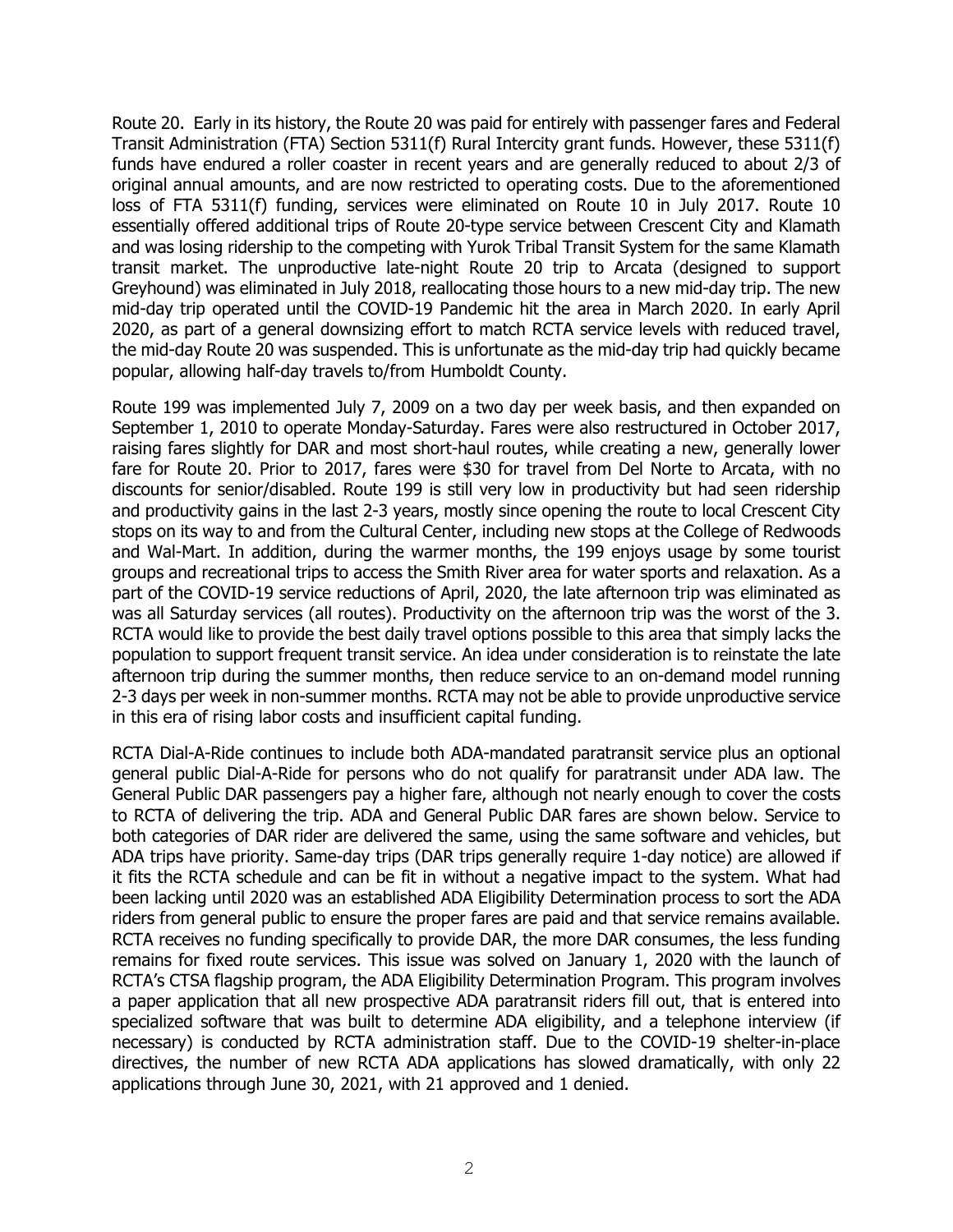### **RCT Fares**

RCTA's most recent fare increase and restructuring took effect on October 1, 2017. The matrix below shows the fare price by category as introduced in October, 2017.

|                                                             |                              | Prior to Oct 1, 2017 |                              | Effective Oct. 1. 2017 |               |
|-------------------------------------------------------------|------------------------------|----------------------|------------------------------|------------------------|---------------|
| <b>Cash Fares</b>                                           | Seniors &<br><b>Disabled</b> | Adults &<br>Youth    | Seniors &<br><b>Disabled</b> | Youth                  | <b>Adults</b> |
| <b>Crescent City</b>                                        |                              |                      |                              |                        |               |
| <b>Local Routes</b>                                         | \$0.75                       | \$1.00               | \$0.60                       | \$1.00                 | \$1.25        |
| Dial-A-Ride                                                 |                              |                      |                              |                        |               |
| Same Day (if available)                                     | \$2.50                       | \$5.00               | \$2.50                       | \$5.00                 | \$5.00        |
| ADA Eligible w/1-Day Advance Reservation                    | \$1.50                       | \$5.00               | \$1.50                       |                        |               |
| <b>Regional Routes</b>                                      |                              |                      |                              |                        |               |
| 1 zone - within Smith River/Gasquet/Klamath/CC              | \$1.50                       | \$1.50               | \$0.60                       |                        | \$1.25        |
| 2 Zones - Smith River - CC, Gasquet - CC, Klamath - CC      | \$1.50                       | \$1.50               | \$1.00                       |                        | \$2.00        |
| 3 Zones - Smith River - Klamath, Gasquet - Smith River,     | \$3.00                       | \$3.00               | \$2.00                       |                        | \$4.00        |
| 4 Zones - Smith River - Orick Prairie Creek Zone            | \$30.00                      | \$30.00              | \$3.00                       |                        | \$6.00        |
| 4 Zones - Smith River - Orick, CC - Arcata, Gasquet - Orick | \$30.00                      | \$30.00              | \$4.00                       |                        | \$8.00        |
| 5 Zones Smith River - Arcata, Gasquet - Arcata              | \$30.00                      | \$30.00              | \$5.00                       |                        | \$10.00       |
|                                                             |                              | Prior to Oct 1, 2017 | Effective Oct. 1, 2017       |                        |               |
| <b>Passes - Monthly Unless Noted</b>                        | Seniors &<br><b>Disabled</b> | Adults &<br>Youth    | Seniors &<br><b>Disabled</b> | Youth                  | <b>Adults</b> |
| <b>Crescent City</b>                                        |                              |                      |                              |                        |               |
| Local Routes - 1 Zone Pass                                  | \$35.00                      | \$35.00              | \$15.00                      | \$20.00                | \$30.00       |
| Dial-A-Ride                                                 |                              |                      |                              |                        |               |
| Punch Pass -                                                | \$12.00                      | \$12.00              | \$12.00                      | \$12.00                | \$12.00       |
| College of Redwoods & HSU Students w/valid Student ID       |                              |                      | free                         | free                   | free          |
| CC - Klamath, CC - Smith River, CC - Gasquet 2 Zones        | \$35.00                      | \$35.00              | \$25.00                      | \$35.00                | \$50.00       |
| Smith River - Klamath - DN County 3 Zones                   | \$35.00                      | \$35.00              | \$25.00                      | \$35.00                | \$50.00       |
| Smith River - Orick, CC - Arcata 4 Zones                    | \$35.00                      | \$35.00              | \$45.00                      | \$60.00                | \$90.00       |
| <b>Smith River - Arcata 5 Zones</b>                         | for $6$                      | days                 | \$45.00                      | \$60.00                | \$90.00       |
|                                                             |                              |                      |                              |                        |               |

**County Monthly Bus Pass Regional Monthly Bus Pass** Old Redwood Rider 6-day Pass



### **RCT Pass Prices**

Prior to July 2016, most bus passes sold by RCTA and used on both DAR and fixed route were not "flash" passes, but rather "punch passes" that require drivers to carefully handle the pass and punch out incremental values then hand the pass back. While this may have been considered by some as a convenience for riders, it slowed the routes and contributed to acute on-time performance problems (late buses, no driver relief time). Effective July 1, 2017 punch passes were limited to DAR, and RCTA expanded its offerings of monthly "flash" passes for each rider demographic, including the new "youth" classification. Prices were tiered according to the cash counterparts. This has greatly helped improve route on-time performance. A new generation of pass was required in early 2022, and in an effort to streamline the overall number of passes involved, RCTA redesigned the passes and eliminated the Regional Pass, due to low sales volumes since its inception in 2017.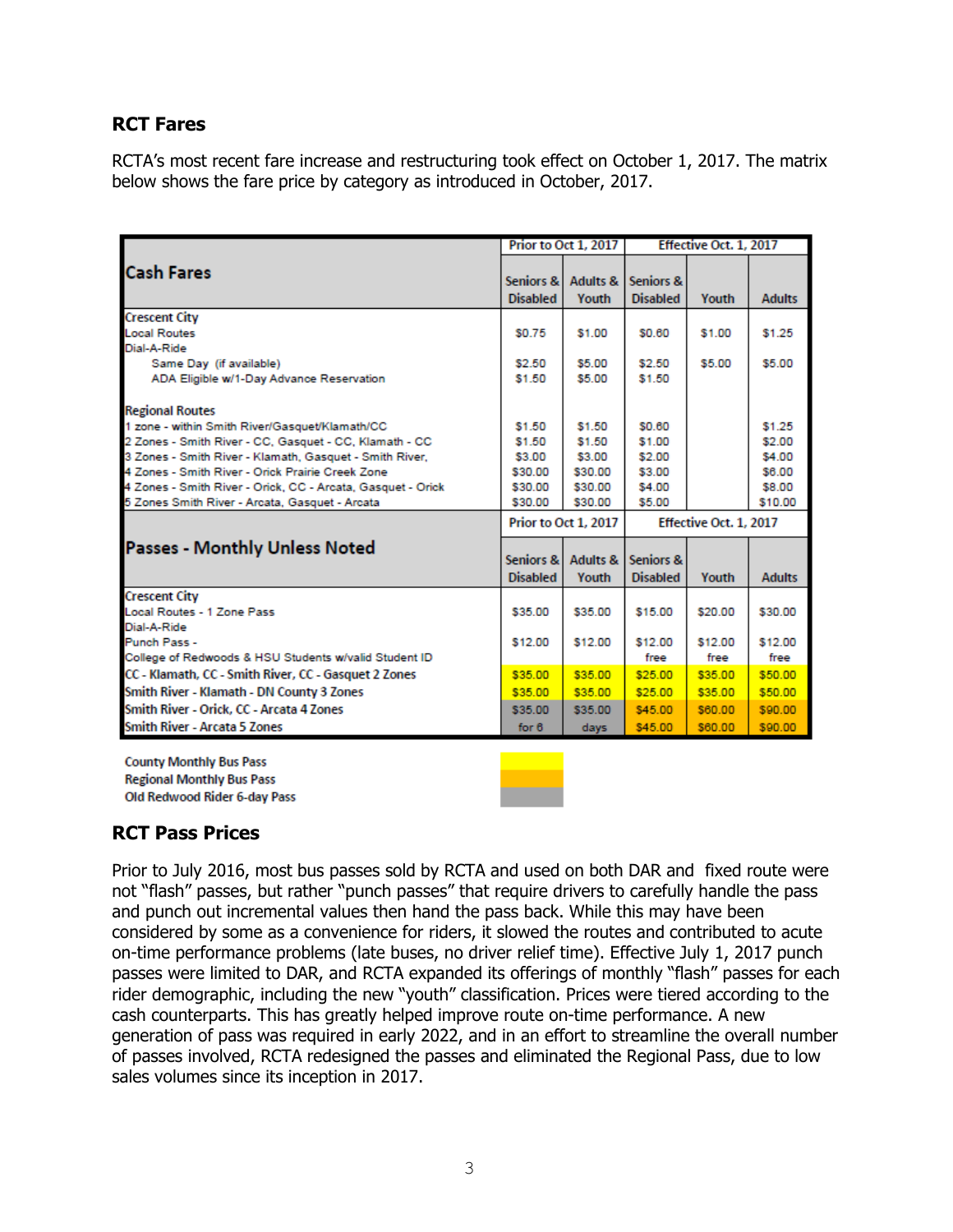### **Recent History (2012-2019) - 2012 Service Reductions**

In addition to raising fare prices, service hours were reduced and "no-service holidays" were added in late 2012 in order to reduce operating expense and meet budget constraints.

Where prior day reservations had been recommended for DAR, in 2012 they became required.

Route 20 service to Klamath Glen was discontinued. The Yurok Tribe has developed their own transit service (mostly dial-a-ride service, plus daily commuter trips into Crescent City that were scheduled just ahead of Route 10). Route 10 continued to serve Klamath Glen until 2017 but ridership continued its sustained decline that began with the initiation of the Yurok Tribal Transit (YTT) system.

### **2015 - Restoration of Services**

All of the Crescent City Weekday Services returned to the pre-2012 schedules effective February 16, 2015. RCTA re-instated full weekday services again on President's Day, Martin Luther King Day, Veteran's Day, and the Friday after Thanksgiving. Although RCTA deferred, most transit agencies develop a reduced service platform, similar to Saturdays or Sundays for these "minor" holidays to balance costs with reduced travel demand. This minor holiday platform eventually was deployed in 2017.

### **2015 - Greyhound Interline Service and Ticket Sales**

Redwood Coast Transit Authority initiated interline services and ticket sales with Greyhound on December 22, 2015. The origin dates back to when Greyhound used to serve all the way to Crescent City (rather than stopping at Arcata) with its 101 corridor service from the Bay Area. With the new Greyhound Interline Partnership, customers wanting to travel to or from Crescent City or other Route 20 Del Norte County destinations were able to plan their travel and purchase tickets online at Greyhound.com or directly from RCTA. Under terms of the partnership, RCTA receives its regular fare, less booking fees of about 10% when a Greyhound ticket is used. RCTA, through its contractor, First Transit, also sells Greyhound tickets from the RCTA office at 140 Williams Drive in Crescent City. When a passenger purchases a Greyhound ticket they are assured of having a seat for both the RCTA and Greyhound portions of the trip. RCTA receives a 10% commission on Greyhound tickets sold. The Williams Drive facility saw an increase in customer access visits due to the Greyhound Interline project. The M&O Facility is not built as a public-facing facility, nor is it easy to access by transit, over a mile away from the Cultural Center, with half-hour bus frequencies requiring a walk. Since the construction of its new paved access road off of Cooper, RCTA (at the request of the Fairgrounds) keeps the Williams Drive gate closed, causing the walk-up passengers an even longer walk to reach the facility.

Ultimately, the Greyhound schedule proved difficult for RCTA to support. Providing bus service that meets Greyhounds late night and early AM schedules in Arcata served to spread RCTA Route 20 services over a very long span each day, and the night run was very unproductive. It is understandable that Greyhound puts schedule priority on its main market, the Bay Area to Arcata market. Greyhound departs Arcata for the Bay Area in the mid-morning, the one trip well served by the first southbound Route 20 trip, however no attractive northbound trip exists. Greyhound arrived from the Bay Area after 10pm and before 5am daily. This schedule strain led to very low Greyhound ridership on Route 20, and the 2018 reallocation of the late night Route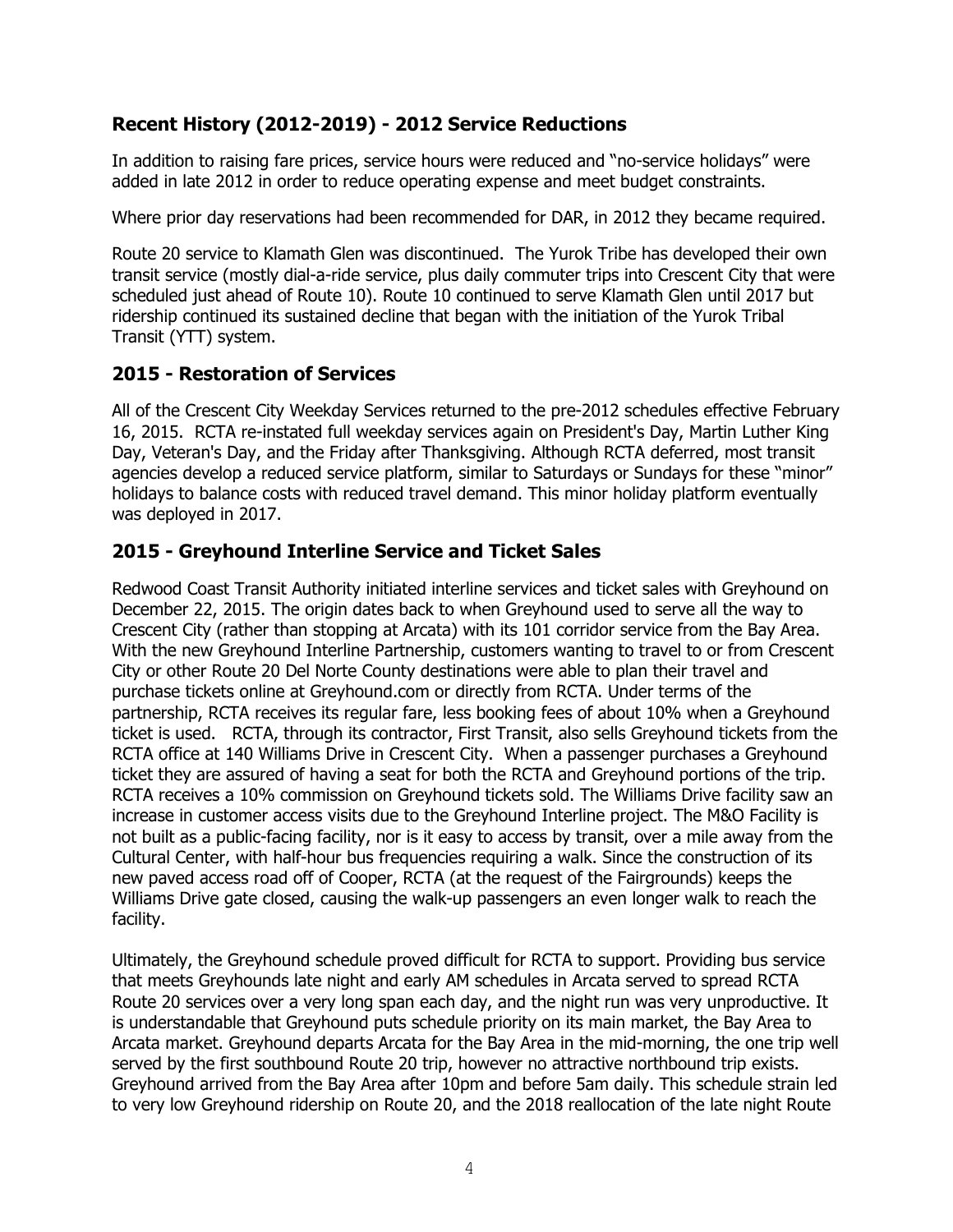20 trip to a mid-day trip. At this point, the Greyhound Project is technically alive, but far from thriving. Not to be underestimated is the lack of a staffed transit center in Crescent City. Most successful Greyhound Interline transit agencies (Arcata) feature a staffed presence at the transit center to provide information, sell tickets, and process package freight. With no permanent presence at the Cultural Center, and the off-hours schedule of Greyhound in this area, RCTA's ability to maximize the Greyhound partnership is limited. Greyhound has also cut service dramatically since the COVID-19 pandemic, making meets more difficult. Currently RCTA Route 20 serves more Amtrak bus connecting passengers in Arcata than Greyhound, due to the current COVID schedules.

### **July 2017 – Streamline CC Local Routes, Cutting of Route 10, Reduction of Services Overall to Adjust to Reduction in FTA 5311f Funding**

With news that FTA 5311(f) funding was cut from nearly \$300,000 per year to \$128,000 in FY 2017-18, staff conducted a quick response round of public outreach to engage RCTA riders around the following service cuts, effective July 1, 2017:

- Route 10 was eliminated (ridership loss, and YTTS and Route 20 available)
- The first and last 30 minutes of Crescent City Routes 1-4 were cut
- Saturday Service was reduced, from weekday level to half weekday hours
- New Saturday platform deployed on "minor holidays" rather than full hours

Route 20 was slightly modified to serve into Klamath Glen twice daily to replace the old segment of Route 10 that Yurok Tribal Transit Service (YTTS) declines to service. While riders were engaged in the selection of what to cut, obviously nobody was happy with the reduced services. Ridership continued the decline experienced the prior 6+ years.

### **October 2017 – Fare and Pass Restructure**

Fares were raised on adults, but seniors and youth (7-18) benefitted from new, discounted fare categories. A new zonal fare system was designed for RCTA's intercity routes, with base fares for common trips (Klamath to CC, Smith River to CC, Gasquet to CC) raised from \$1.50 to \$2.00. The new zonal fare most benefits riders utilizing Route 20 to travel between Del Norte and Humboldt Counties. Formerly \$30 one-way to and from any point south of Klamath, the new zonal fare offers adult riders fares between \$4 and \$10, and discounts for seniors. Three monthly passes (for each rider category, nine in total) replaced the two passes offered to adults only previously. The net impact of these fare and pass changes resulted in lost fare revenue (not surprising, especially with ridership dropping dramatically during the same period) as regional and senior/youth ridership has failed to react as positively or as quickly as anticipated. This was a worthwhile exercise to experiment with fare elasticity on these regional trips, as RCTA went from way too expensive to perhaps too cheap, to gauge the latent market. RCTA is due for a fare increase in the next years, regional fares included, but should remain affordable.

### **July 2018 – Reallocation of Late-Night Route 20 Trip to Mid-Day**

As a key component of its Interline Partnership with Greyhound, RCTA had been operating a trip departing Crescent City 7:30pm each evening arriving Arcata at 9:30pm to meet a Greyhound bus coming from San Francisco. The trip (when Greyhound was on-time, which was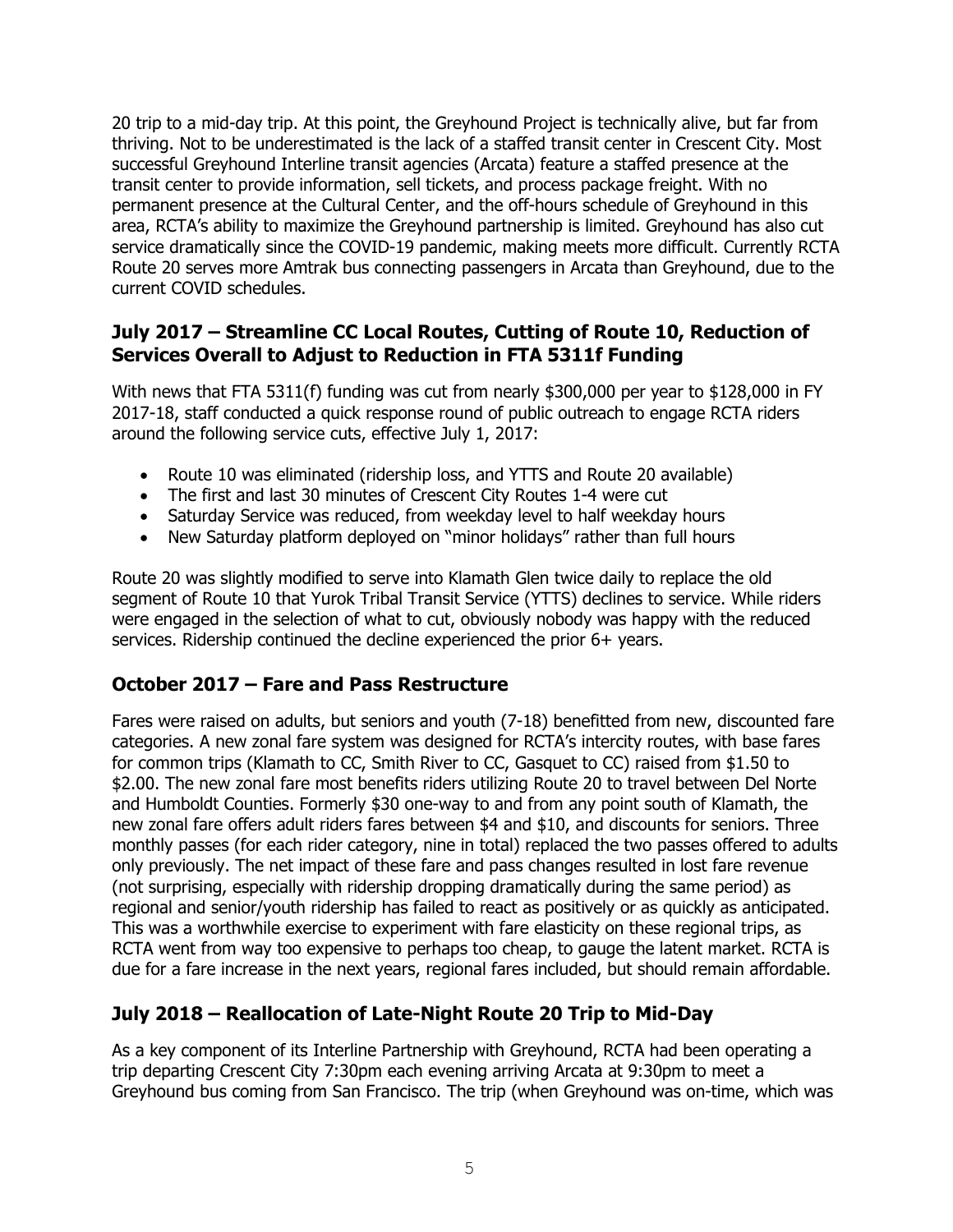rare, as was communication from Greyhound to RCTA that nobody was ticketed for the Arcata to Crescent City segment) was scheduled to depart Arcata at 10:40pm, arriving Crescent City after Midnight. The trip had struggled with low productivity for all those years, averaging perhaps 5 riders per trip, and most of those riding just between Crescent City and Klamath in the 7-8pm hour. Greyhound notoriously failed to communicate with RCTA if there were or were not transfer passengers, causing RCTA drivers to wait well past 10:40pm many nights. The trip was no longer justifiable for RCTA considering FTA 5311(f) funding had also been reduced.

RCTA sought to utilize the four daily revenue hours expended on this unpopular trip during the middle of the day, when more demand (both expressed during outreach, and implied intuitively) exists for travel to education, services and medical in Humboldt County, as well as filling in a gap in service that deterred recreational trips within Del Norte County. The new trip began July 2018. Greyhound has continued its Interline Partnership with RCTA, which helps RCTA maintain 5311(f) eligibility, but no longer markets the northbound through connections. Unfortunately, with cuts needed to due COVID-19 in April 2020, RCTA suspended the mid-day trip.

### **April 2020 – Pandemic-Driven Reduction of Service**

As a key element of a choice to "right-size" service during an unprecedented drop in travel demand due to the COVID-19 coronavirus pandemic, RCTA opted to proactively reduce service by 33% effective early April 2020. One daily round trip on both Regional Routes was eliminated, as was all Saturday services. Service hours on Crescent City local routes and Dial-A-Ride was shortened on weekdays. For the most part, it was service that even pre-pandemic featured lowproductivity that was culled, although certainly the regional connections were impacted by losing one round trip on each route. Route 20 lost its 2 year old mid-day trip, and Route 199 lost its late afternoon trip. RCTA is evaluating whether to reinstate the late afternoon 199 trip by eliminating the mid-day trip, as well as considering a more robust summer schedule. April 2020 COVID-driven cuts were eventually partially reinstated in October 2021.

### **Capital Projects History**

### RCTA Fleet

RCTA has a fleet replacement schedule and places a high priority on timely replacement of aging buses to ensure service reliability and control maintenance costs. In FY 2020-21 no new replacement buses were placed into service. RCTA depends upon success in applying for grant funding through Caltrans in order to fund bus orders. RCTA finally obtained grant execution and attempted to order 3 replacement buses in March of 2021. However, Caltrans Office of Procurement denied 2 of the 3 buses due to the order being procured through the CalACT/MBTA Purchasing Cooperative, and the CalACT/MBTA contract expiring at the end of April 2021. Even though the order was ready and all documents submitted in late March, Caltrans rejected the order, causing a 9 month delay. The third bus was ordered, another lowfloor Ford Champion bus, but the bus never produced due to a corporate buyout of the Champion line by Forest River, who has declined to continue production of the Champion line, and has indicated that RCTA will have to purchase a different bus. RCTA has regrouped and is ordering the three buses in January 2022 for delivery late in 2022. RCTA, like many rural transit agencies, features "cutaway" style buses, which cost less to buy but do not last as long, or operate as durably as the "heavy duty" transit buses featured in urban areas.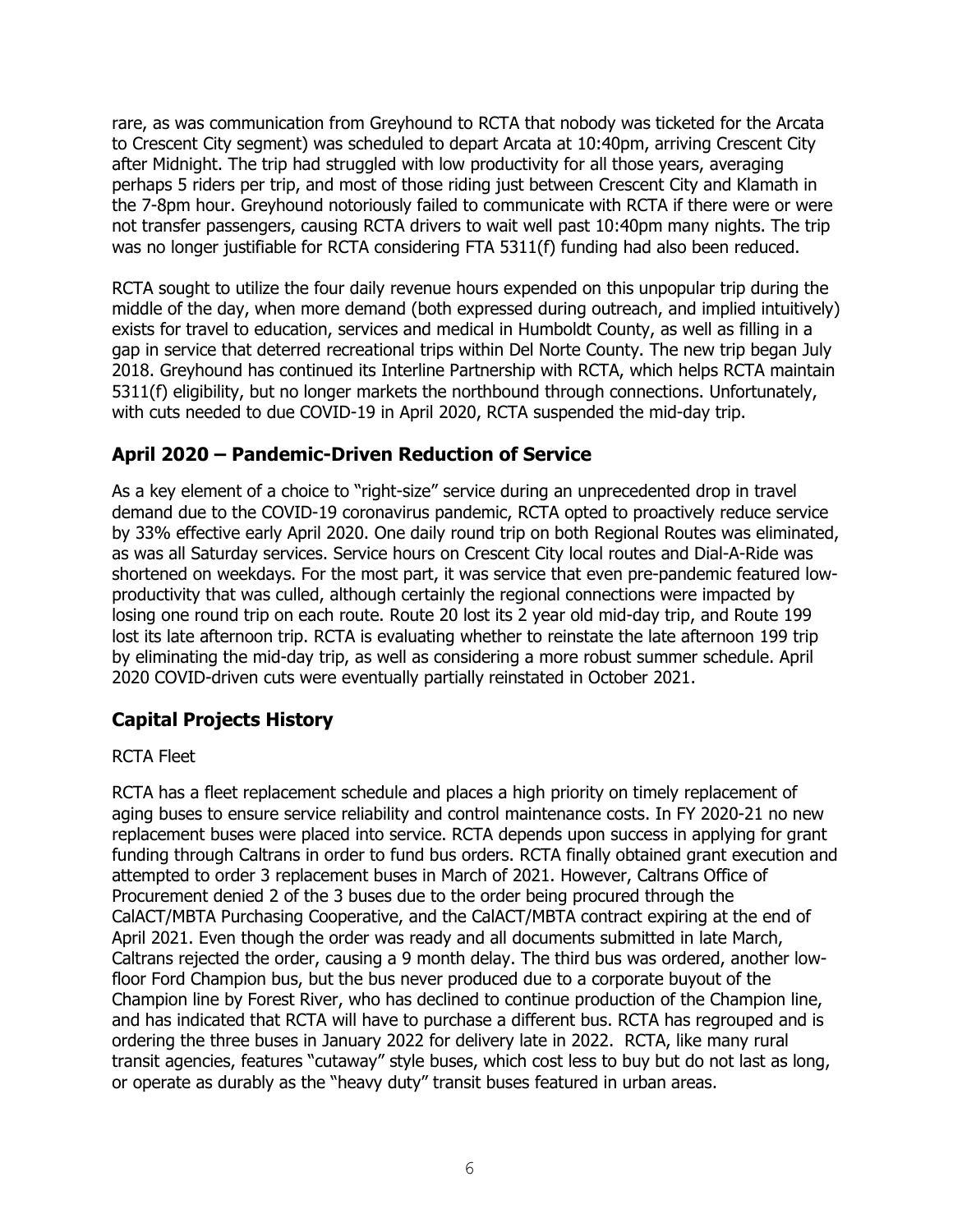RCTA Williams Drive Maintenance and Operations (M&O) Facility

RCTA operates out of its own facility, the Williams Drive RCTA Maintenance and Operations Facility built in 2004 on a ground lease of 1.23 acres of land owned by the Fairgrounds via a 20 year (plus an option for 20 additional years) long-term ground lease. While still functional, the Williams Drive M&O Facility has began to age and requires continuous improvements to lighting, parking (both employee and revenue vehicles), security, and access. These improvements began to be implemented in 2016-17 and included fencing and electrified vehicle access gates, lighting upgrades, and annual parking lot refreshment. Unfortunately, future funding for this type of project is limited. RCTA has set aside a small portion of its last remaining PTMISEA funds for these needs, but in general will need to set aside operations funds for these projects.

### **Capital Projects FY 2020-21**

RCTA deployed six new bus shelters in FY 2020-21, mostly to replace aging damaged shelters at locations including the Cultural Center Transit Hub, Harding and El Dorado, and College of the Redwoods/Del Norte High School. This follows two new shelters installed at A Street and Pacific, and Howland Hill Road at the Elk Valley Rancheria Administration building the prior year. Due to consistent vandalism, RCTA has made the decision to utilize only shelters with perforated metal wind screens going forward to deter vandalism. These Tolar shelters feature solar security lighting, map cases, and perforated metal wind screens to deter vandals. RCTA was fighting an uphill battle keeping up with constant breaking of glass in the old designs.

RCTA designed and deployed clear barriers inside all its buses (except the MV-1) in April and May 2020 to help protect its operators from the COVID-19 virus. The barriers and nightly cleanings continue today. In FY 2020-21 RCTA expanded this effort to "clean" the air inside of both its Williams Drive M&O Facility and every bus in the RCTA fleet by investing in Active Air (Caps Commuter) Air Purification Systems from United Safety & Survivability Corporation (USSC). These air purifier units clean the air inside the coach or the building by intaking air and running it through UV Germicidal lamps that kill 99% of viruses and bacteria suspended in the air. These units were deployed in March 2021 and in combination with nightly deep cleanings have reduced the levels of viruses within the RCTA fleet. RCTA conducts lab sample testing of all buses and the M&O Center at various intervals and the tests show lower microbe levels. That said, no transit agencies can guarantee complete protection from an airborne, communityspread virus

### **Financial Status Report**

### **Federal Grant Status Report**

RCTA's federal transit funds are managed by and funneled through Caltrans, are reimbursement-based and routinely do not arrive until at least one year after the fiscal year programmed. RCTA was successful in its first FTA 5310 application in FY 2019-20, being awarded (partial) funding to purchase (2) two replacement buses for the CC Local/DAR fleet. An ongoing problem that RCTA faces with bus replacement is that Caltrans uses a "price list" based on barebones pricing of high-floor cutaway buses that is usually far lower than actual prices, requiring RCTA to "overmatch" most grants. While the federal government has responded strong to help transit agencies survive the pandemic, the overall capital funding shortfall remains. RCTA's TDA reserves (its main floating cash balance) sit at \$509k as of June 30, 2021.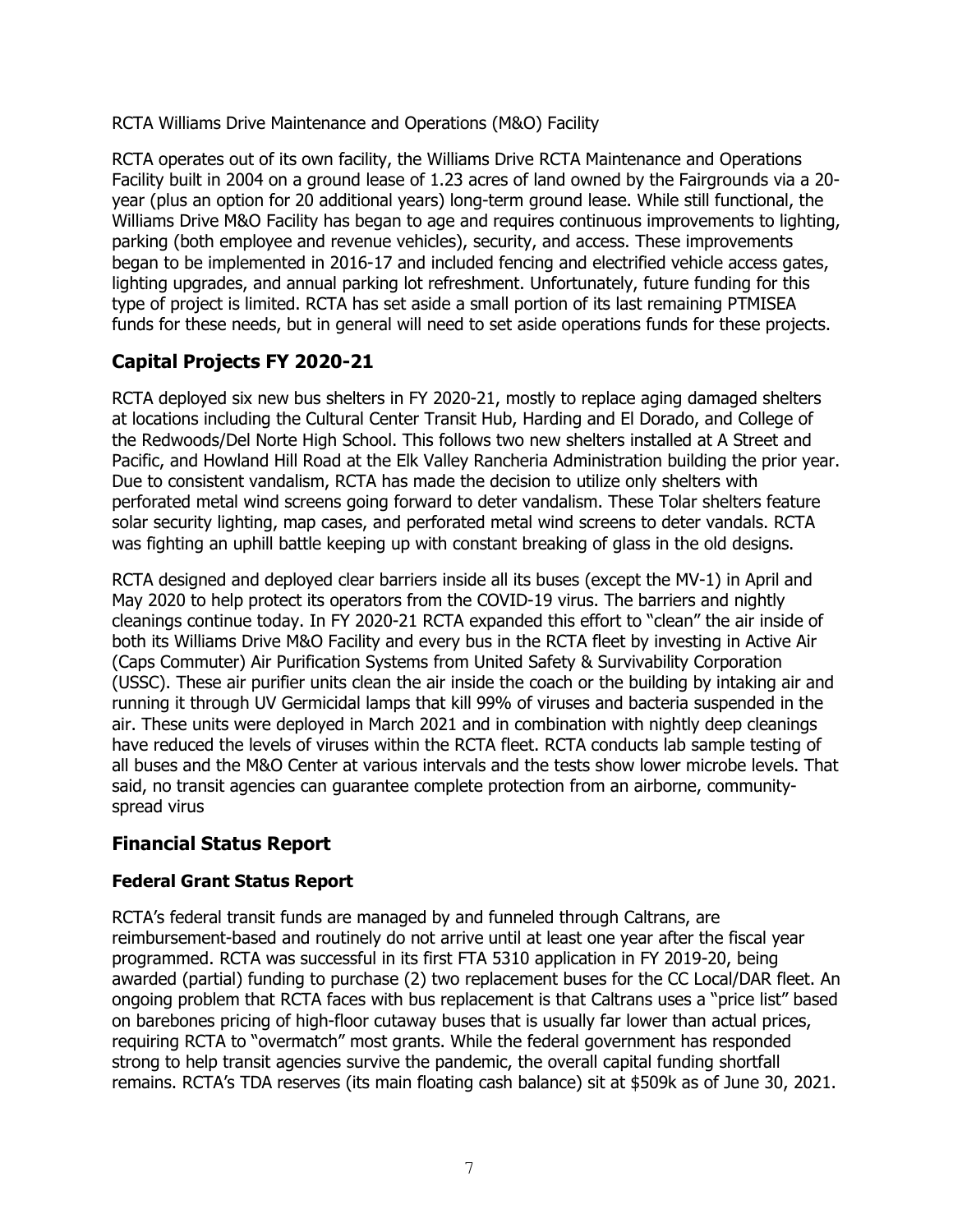The COVID-19 pandemic spurred the federal government to include in its pandemic relief packages (CARES Act, CRRSSA, ARPA) substantial funding for transit agencies nationwide. RCTA was awarded over \$1.2M in combined federal pandemic relief funds in 2020. These onetime funds can be used to cover any COVID-related expenses (with some exclusions for capital) plus they can be used to "backfill" lost local sales tax revenues. RCTA intends to spend them on both COVID-related "extra" operational costs and equipment and to backfill it's lost farebox revenues. Funding highlights for FY 2020-21 include:

- RCTA's 5311(f) have stabilized and grown a bit since the sudden drop back in 2017, RCTA's 5311(f) funding has rebounded slightly to \$175,000 in FY 2020-21. 5311(f) is projected to remain stable in the future. RCTA uses all its 5311(f) for operations.
- RCTA's FTA 5311 Rural Transit Formula funding has been growing slightly in recent years, from \$163,897 in FY 2020-21 to \$179,831 in FY 2020-21. RCTA uses all its 5311 for operations although it can be used for either operations or capital.
- RCTA continued to aggressively apply for FTA 5339 Bus and Bus Facilities Funding, which has over time evolved into the main source of RCTA bus replacement funds. However, the program as managed through Caltrans is slow in distributing awarded funding. RCTA has been awarded (2) two FTA 5339 grants, both submitted in 2019, and awarded/executed in late 2020. The State 5339 grant was \$165 with a 15% local match. This will be enough to buy one new regional route diesel bus. The Federal 5339 also was finally executed in May 2021 and features \$280k but requires a 50% local match, meaning that RCTA will have to provide \$280k in match for a total project of \$560k which purchases (2) of two new replacement buses and rehabilitates (2) two existing regional route buses.
- RCTA applied for and was awarded FTA 5310 (Specialized Service for Seniors/Disabled) funds to replace (2) two buses in its Dial-A-Ride/CC Locals fleet. RCTA is again challenged by Caltrans' bus pricing list, causing RCTA to have to produce another overmatch of \$90k in order to obtain the vehicles it prefers to use in DAR/fixed route service. RCTA and the industry understand the operational and safety superiority of the low-floor bus (much easier for riders to board/alight) but Caltrans has yet to agree.

### **State Grant Status Report**

RCTA's receives or has received in the past and retains a balance in account from several state transit funding programs. A capsule on each with trends and projects supported:

• Prop 1B PTMISEA - RCTA received a total of over \$1.2M in PTMISEA allocations during the 10-year Prop 1B bond program (2007-2016). These funds were issued directly to RCTA (through DNLTC) and were able to be banked and accumulate interest since 2008. PTMISEA funds are limited to capital projects. At the end of FY 2019-20, RCTA holds an unencumbered balance of over \$575k programmed for both vehicle replacements and facility improvements at the end of FY 2019-20. However, three FTA grants awarded to RCTA in FY 2020-21 will draw down most of this balance as local overmatch on FTA grants for bus replacements in the next 1-2 years. Sadly, there is no comparable replacement funding available as yet, and the exhaustion of this capital fund balance will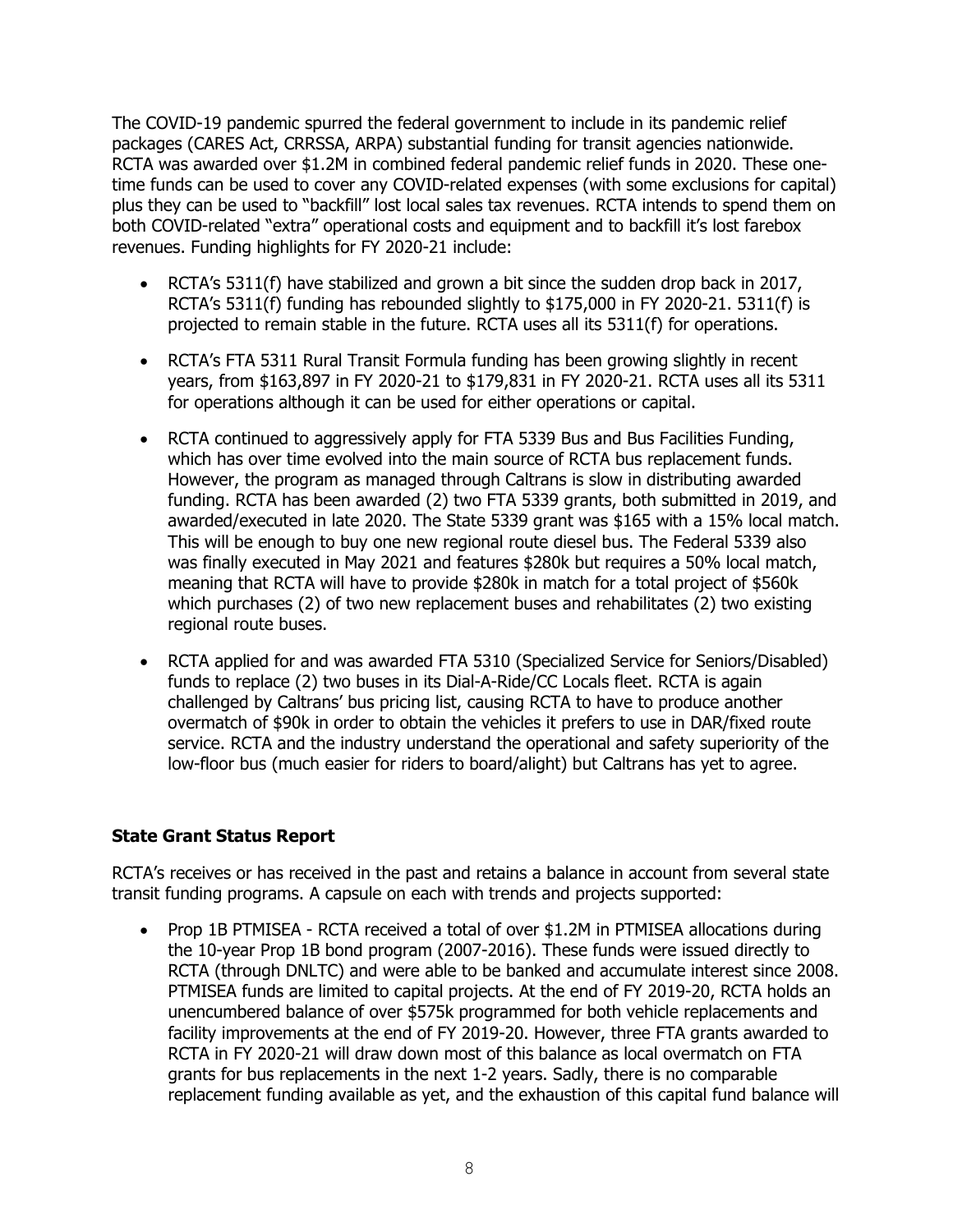force RCTA to face difficult choices. Most likely RCTA will re-focus its limited SB-1 State of Good Repair (SGR, see below) funds to bus replacement but this alone will not be sufficient, especially as Caltrans continues to miser the funds using price lists that do not reflect real world equipment costs, and the advantages of low-floor buses. RCTA may have to defer reinstatement of some recently cut service in order to "move" money from operational needs to capital needs and retain ability to cover rising labor costs.

- State Transit Assistance SB-1 State of Good Repair RCTA has received funding annually from STA SGR since the passage of SB-1 in 2017, using the modest annual funding for bus stop improvements, until and through FY 2021-22. Due to inadequate overall capital funding, RCTA will need to allocate future SGR monies to bus replacement and other capital projects starting as soon as FY 2022-23 or FY 2023-24. SGR took a hit from the pandemic in FY 2020-21, but has rebounded to the \$40k/year range.
- Cap and Trade LCTOP funds can be used for capital or operating, but any project requires permission from Caltrans and the Air Resources Board (CARB), which is not automatic. RCTA has received funding annually from LCTOP since 2015, using the modest funding (\$30-50k most years) for bus shelters (capital) initially, then to support its free fare programs with local colleges, high schools and veterans. This fund provides about \$40-50k per year to RCTA and is fairly stable (although COVID has dropped it to \$28k in FY 2020-21). That said, each year RCTA has to "apply" and Caltrans retains the ability to "reject" a project, based on a low projection of emissions reduction. Caltrans steered RCTA to apply its LCTOP funds in FY 2019-20, 2020-21, and 2021-22 to RCTA's Electric Bus (capital) Project. Caltrans has indicated that they will not fund the same projects for more than about 3 consecutive years, so this fund source might be best used for RCTA's acute capital shortfall, assuming bus stop and bus replacement type projects can be scored high enough to receive approvals. Once RCTA is able to fund the construction of its electric bus yard infrastructure and obtain its first electric vehicles, this fund should be redirected to other needs, such as bus stops or facilities, if Caltrans will accept those projects.

### **Local/State Funding Status Report**

RCTA's receives its main operating funds (but these can be used for capital also) from two main sources: Transportation Development Act Local Transportation Funds (TDA LTF) and State Transit Assistance (STA). A capsule on each with trends and projects supported:

- TDA LTF RCTA receives its TDA LTF based on the levels of population and economic activity (sales tax) collected in Del Norte County by the State and then returned to Del Norte County under formula. TDA LFT routinely fluctuate with the health of the economy and population change. With Del Norte's population stable, little growth was expected in general. The robust economy (pre-COVID) had grown RCTA's annual allocation from \$546k in FY 2018-19 to \$725k in FY 2020-21. Unexpectedly, even during the raging pandemic, TDA LTF improved in both FY 2020-21 and projects higher in FY 2021-22. RCTA is researching the factors driving this unexpected growth, and it seems related to recent statewide improvements in capturing sales taxes from internet commerce. While no guarantees exist, projections indicate this fund staying in its current range (\$860k).
- STA RCTA receives its STA funds based on overall statewide receipts of taxes on diesel fuel sales divided up to all transit agencies statewide by formula based on population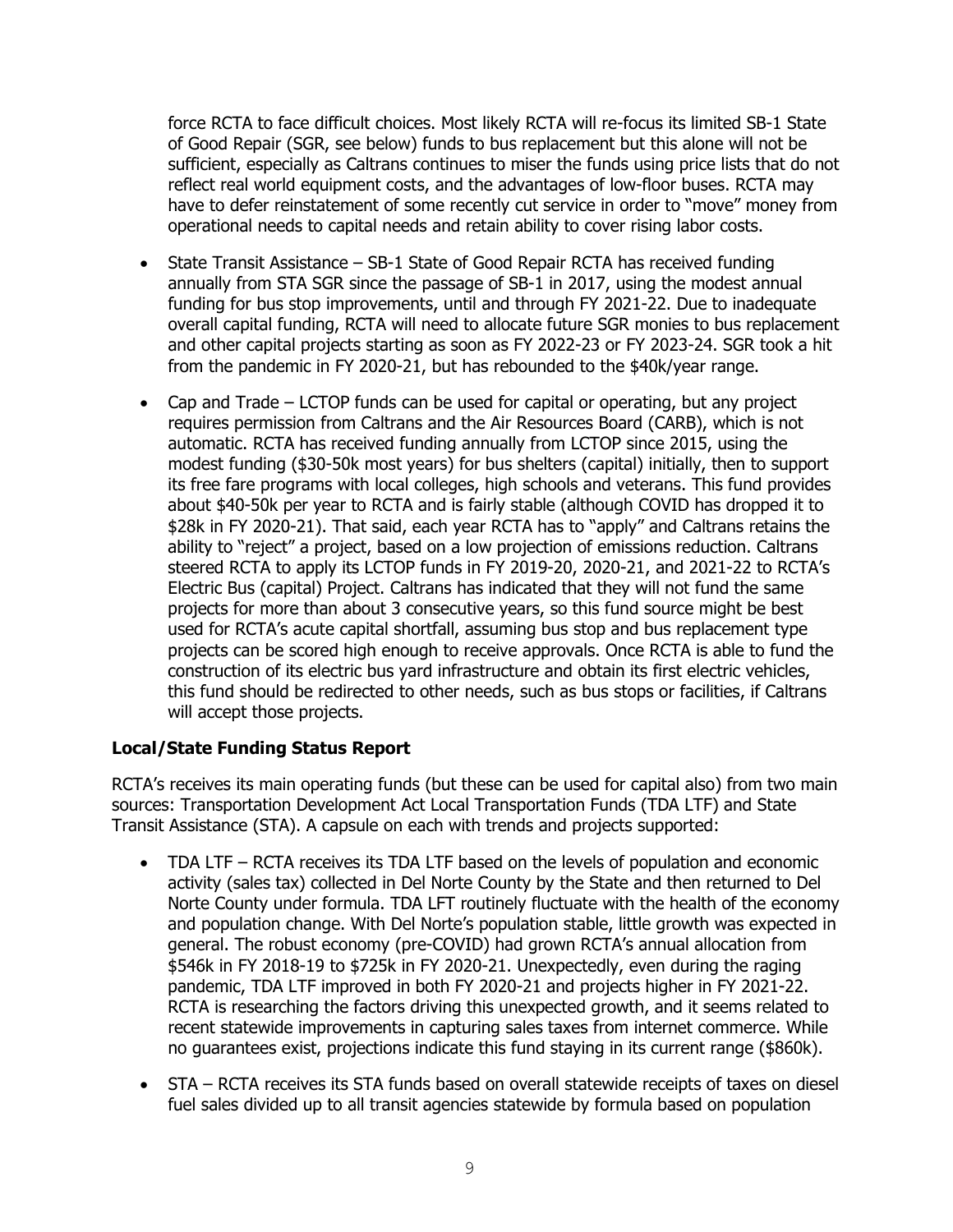and fare revenue generated. SB-1 had a tremendous positive impact on RCTA (and most other transit agencies) STA appropriations have more than doubled since pre-SB-1 levels, up to \$279 in FY 2019-20, but dropping to \$237 in FY 2020-21 due to the pandemic. FY 2021-22 projections indicate this fund rebounding to pre-pandemic levels, which for RCTA projects to about \$240k/year. These funds are generally used for operations but can easily be used for capital projects.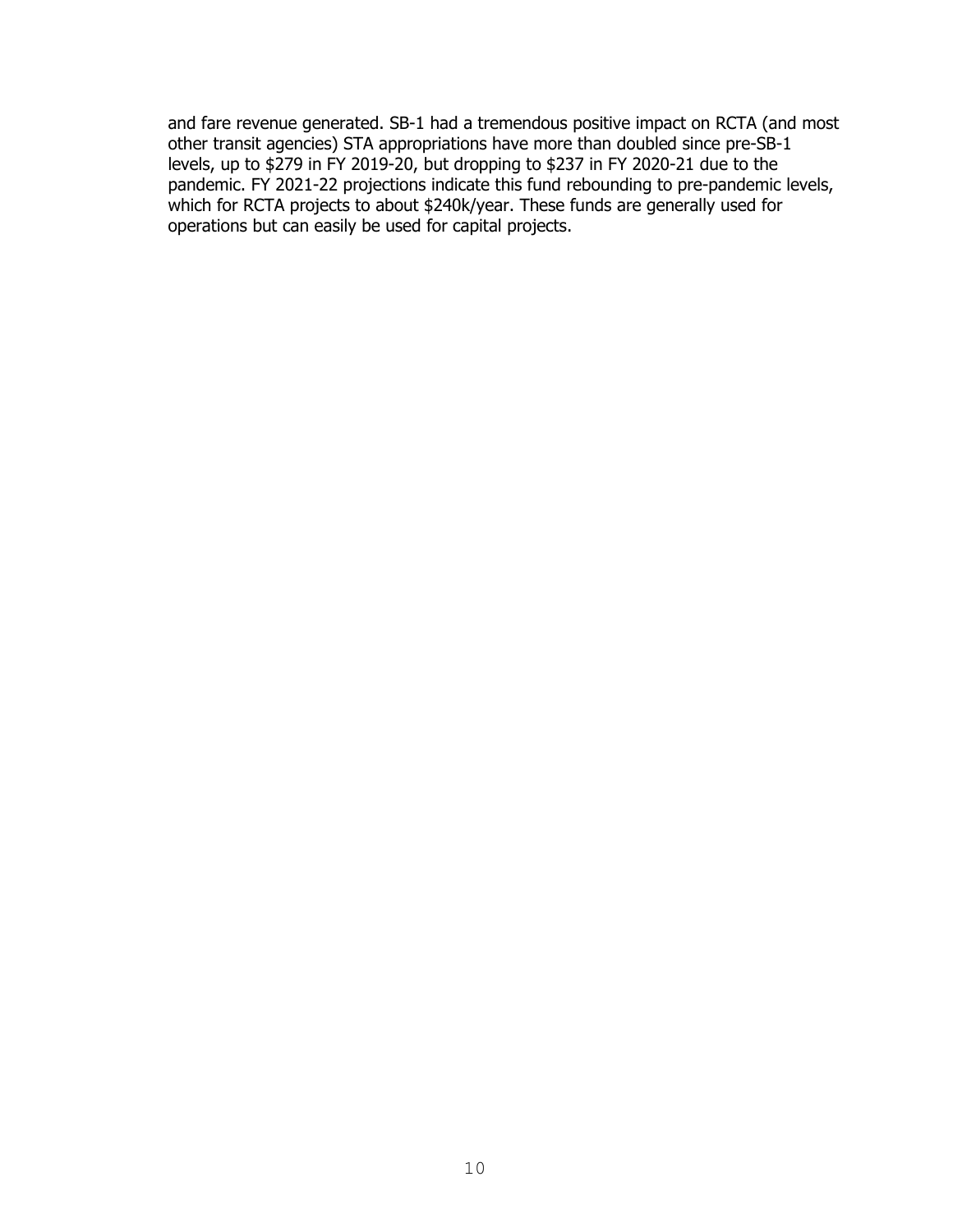### **System Performance Summary**

A system performance summary begins on Page 12. This is followed by a summary of each service component including a service description, performance measure data, and a brief analysis of the FY 2020-21 statistics and changes to the route/service during the year.

Rather than to repetitively point to the impacts of the COVID-19 pandemic and lockdown, with travel restrictions imposed on society to help curtail the spread of the virus, this report will simply publish the numbers and allow readers to understand the acute impact on the system that occurred between March 2020 and the end of the Fiscal Year 2020-21. The pandemic impacts continue at press time and will be felt in the FY 2021-22 Annual Report also.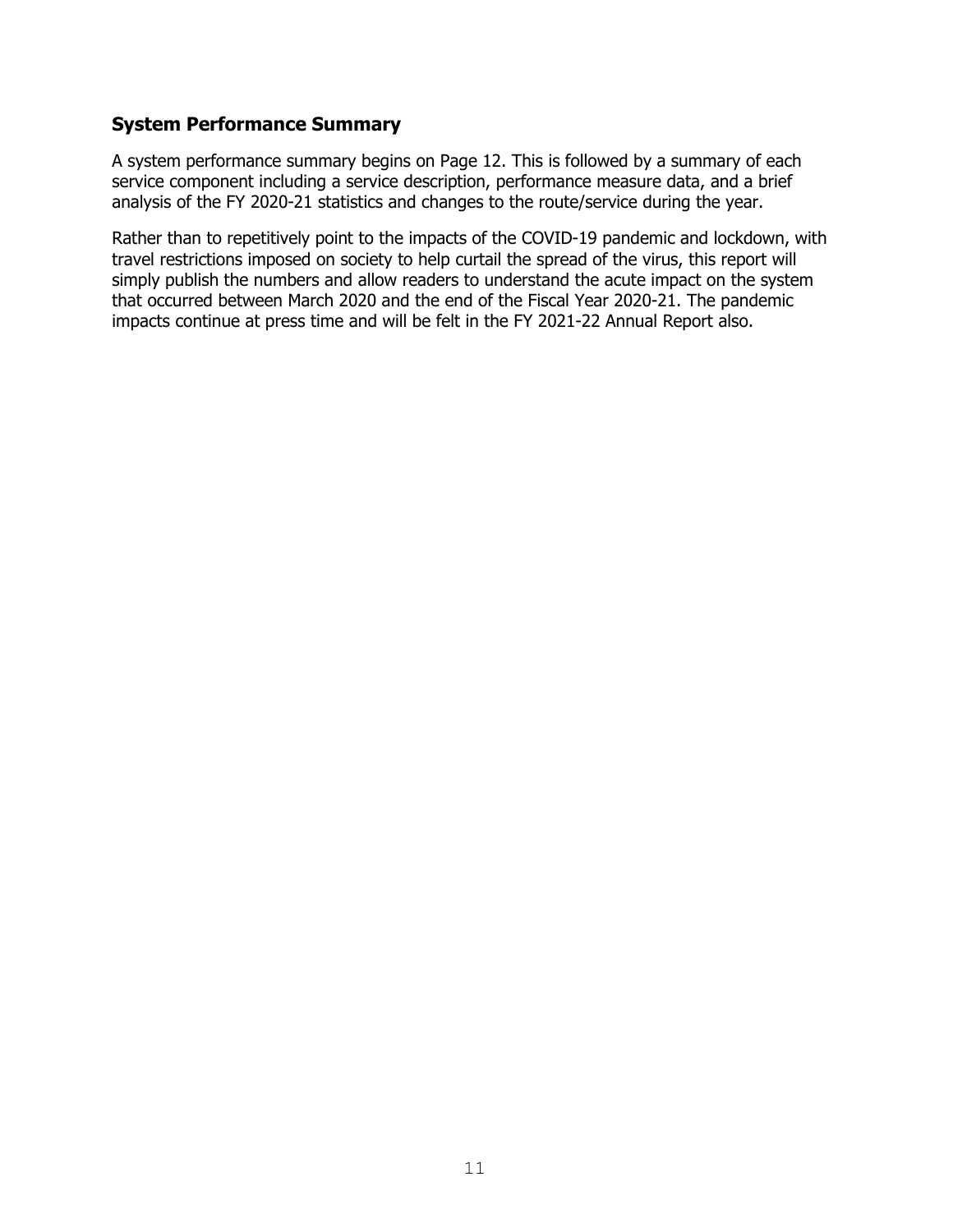## **REDWOOD COAST TRANSIT AUTHORITY SYSTEM**

The Redwood Coast Transit system provides a variety of services to respond to the needs of Del Norte County. Redwood Coast Transit has evolved its service over time seeking to test various markets and meet as many travel needs as possible. Redwood Coast Transit is also the lone provider of public transit services in extreme northern Humboldt County, with Route 20 providing service to Orick, Trinidad and both Redwood National and State Parks and Prairie Creek Redwood SPs. Local bus routes provide inexpensive and convenient service in Del Norte County's only incorporated city, Crescent City, and contiguous unincorporated areas. Dial-A-Ride offers separate ADA complementary paratransit service for both elderly and disabled passengers, plus the general public (above and beyond ADA, at a higher fare) in the Crescent City area (a service area that includes the City and populated areas just outside City limits). Intercity and regional routes and schedules offer travel opportunities within the county and to intercity destinations. RCTA has historically provided a reasonably high level of intercity/regional service, and its regional ridership is naturally lower, requiring a higher subsidy. The first part of this report provides a summary of performance of the RCTA system. FY 2020-21 was a miserable year, dominated by the COVID-19 Pandemic and the service cuts enacted in response to the pandemic late in FY 2019- 20. RCTA suspended it new Route 300 school tripper, shortened the weekday service span, and removed one round trip daily from each of the Regional Routes. Following this discussion, the individual component services are reviewed.

## **SYSTEM PERFORMANCE**

A decline in Redwood Coast Transit system ridership began in 2012 likely triggered by declining relative fuel prices, combined with fare increases and service reductions. The ridership levels have been dropping since 2011-12 until FY 2018-19. Not surprisingly, the launch of the Yurok Tribal Transit System in 2013, and its expansion in 2015 have no doubt contributed to the ridership loss felt by RCTA as the Klamatharea transit market is now split over two systems. Fiscal Year 2020-21 system ridership dropped 50% compared with the same period last fiscal year (FY 2019-20), which was (although doing well until March 2020 when COVID arrived) ultimately down 20.9% from FY 2018-19, the last non-COVID FY.

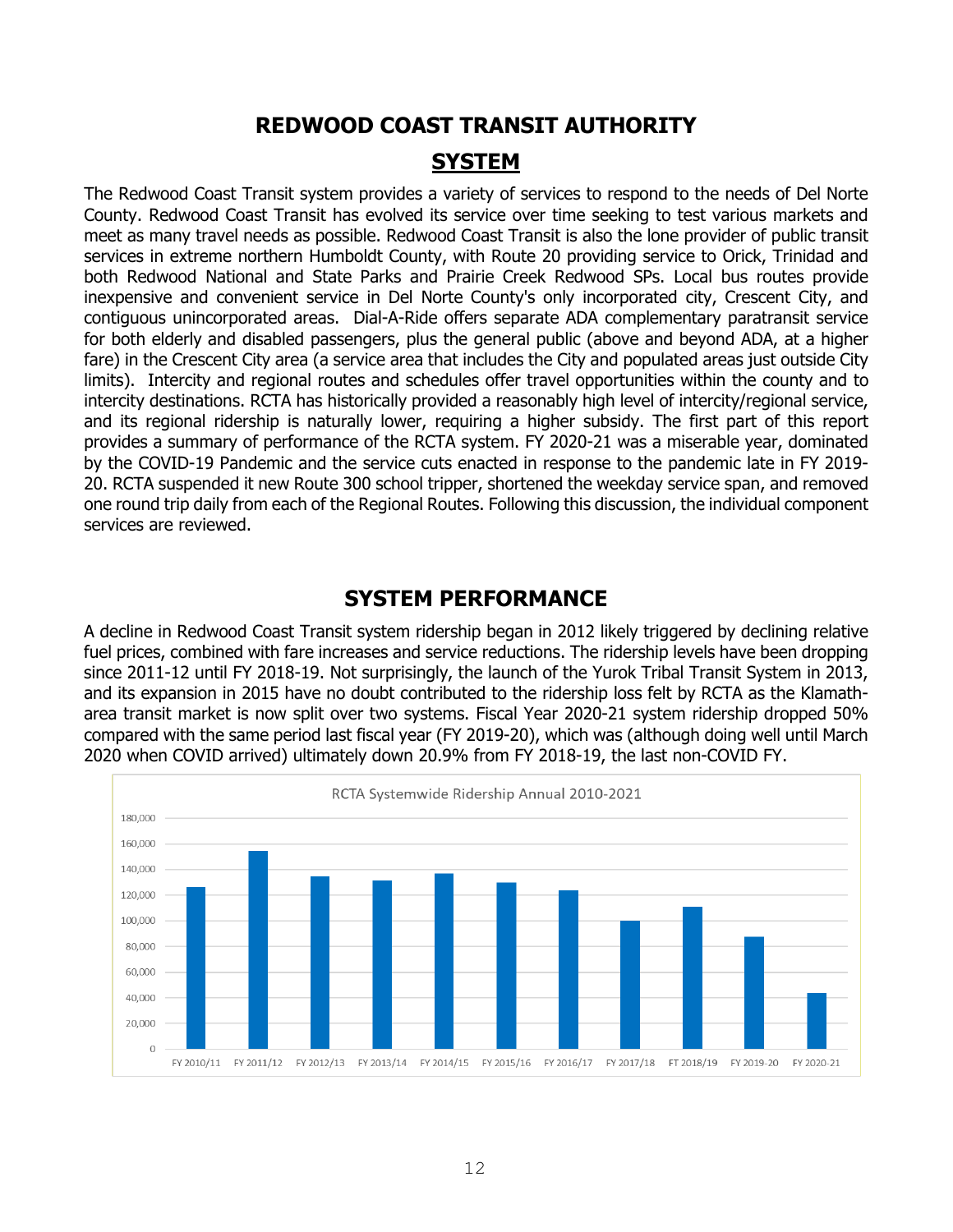After a notable service reduction in FY 2017-18, RCTA service levels were stable in FY 2018-19 and heading up in FY 2019-20 prior to the decisive cuts of April 2020. As shown in the chart below, the System service level has capped out just under 21,000 in better economic years, and been reduced in response to funding challenges in 2012, 2016, and 2017, and COVID in 2020. Notable is that even during those early years of 20,000+ annual revenue hours, RCTA was unable to address its capital project needs and should have been providing less hours, and investing more in its fleet, facilities, and bus stops.



Comparing these two charts, it's clear that both service hours provided and ridership peaked in FY 2011- 12, after the economic recovery from the Great Recession and prior to the launch of the YTTS service. Since the service cuts of 2012, ridership rebounded slightly through 2015-16, then fell significantly until FY 2018-19. The key productivity performance measure, Passengers per Vehicle Revenue Hour, see below, after dropping 8.2% in Fiscal Year 2017-18, rebounded back to its historic range in FY 2018-19, only to fall late in FY 2019-20 and FY 2020-21 due to the pandemic.

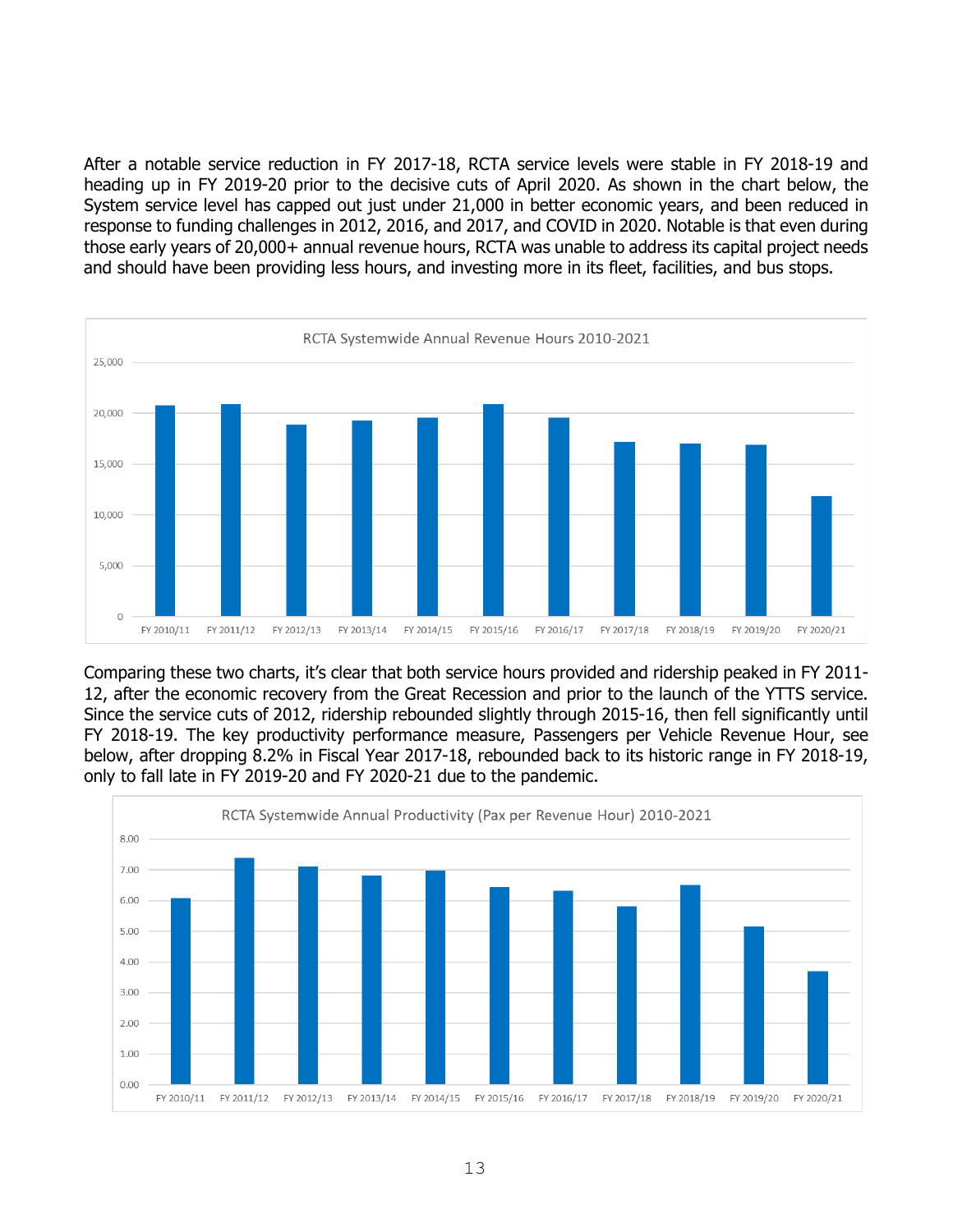### **SYSTEM PERFORMANCE MEASURE ACTIVITY REPORT**

The following matrix compares a 3-year trend of data for RCT system performance measure 2018-19 through 2020-21. In general, FY 2019-20 was a strong year until the COVID-19 lockdowns were issued in March 2020. The malaise of lockdowns, fear, and reduced travel demand continued through the entirely of FY 2020-21. Overall ridership was down 50%, productivity down the 28%, while RCTA provided significantly less hours and miles of revenue service, mitigating some of the statistical decline. On another challenging note, RCTA in an effort to maintain staffing amid the pandemic, enacted permanent pay increases in the form of hazard pay of \$2/hour during FY 2020-21, increased to \$4/hour in September, 2021. This increase also coincided with stubbornly high fuel costs to dramatically increase RCTA's cost per revenue hour. Like most transit agencies, simply reducing service hours without cutting support and supervision staff naturally drives up the per hour cost metric. Federally, pandemic relief funds will be used to "replace" lost fare revenues, and increased labor and cleaning costs, at least for a few years. Statewide, farebox recovery mandates have been lifted temporarily so as not to further punish the struggling transit industry.

| <b>Systemwide Performance - Three Year Trends</b> |                      |           |                            |               |                            |               |
|---------------------------------------------------|----------------------|-----------|----------------------------|---------------|----------------------------|---------------|
| <b>Performance</b>                                | 2018/19              | % Annual  | 2019/20                    | % Annual      | 2020/21                    | % Annual      |
| <b>Measure</b>                                    |                      |           | Total                      | <b>Change</b> | <u>Total</u>               | <b>Change</b> |
| <b>Operating Cost</b>                             | $\oint$<br>1,249,408 | 6%        | $\frac{1}{2}$<br>1,093,267 | $-12%$        | $\frac{1}{2}$<br>1,441,103 | 32%           |
| Operating Cost                                    | \$<br>11.29          | 32%       | $\frac{1}{2}$<br>12.49     | 11%           | $\frac{1}{2}$<br>32.83     | 163%          |
| Per Passenger                                     |                      |           |                            |               |                            |               |
| Operating Cost                                    |                      |           |                            |               |                            |               |
| Per Vehicle                                       | \$<br>73.46          | $21\%$ \$ | 64.53                      | $-12\%$ \$    | 121.53                     | 88%           |
| Revenue Hour                                      |                      |           |                            |               |                            |               |
| Total                                             | 110,648              | $-19%$    | 87,525                     | $-21%$        | 43,891                     | $-50%$        |
| Passengers                                        |                      |           |                            |               |                            |               |
| Passengers Per                                    |                      |           |                            |               |                            |               |
| Vehicle                                           | 6.51                 | $-8%$     | 5.17                       | $-21%$        | 3.70                       | $-28%$        |
| Revenue Hour                                      |                      |           |                            |               |                            |               |
| Passengers Per                                    |                      |           |                            |               |                            |               |
| Vehicle                                           | 0.30                 | $-5%$     | 0.24                       | $-21%$        | 0.18                       | $-22%$        |
| Revenue Mile                                      |                      |           |                            |               |                            |               |
| Vehicle                                           |                      |           |                            |               |                            |               |
| Revenue                                           | 17,008               | $-12%$    | 16,942                     | $0\%$         | 11,858                     | $-30%$        |
| Service Hours                                     |                      |           |                            |               |                            |               |
| Vehicle                                           |                      |           |                            |               |                            |               |
| Revenue                                           | 369,263              | $-15%$    | 369,873                    | 0%            | 237,322                    | $-36%$        |
| Service Miles                                     |                      |           |                            |               |                            |               |
| Farebox                                           | 164,909<br>\$        | $-32%$    | 145,534<br>$\frac{1}{2}$   | $-12%$        | $\frac{1}{2}$<br>73,481    | $-50%$        |
| Revenue                                           |                      |           |                            |               |                            |               |
| Farebox                                           |                      |           |                            |               |                            |               |
| Revenue as a                                      | 13.2%                | $-31%$    | 13.3%                      | $1\%$         | 5.1%                       | $-62%$        |
| Percent of                                        |                      |           |                            |               |                            |               |
| <b>Operating Cost</b>                             |                      |           |                            |               |                            |               |

Major Changes: 30% cut of revenue hours (Saturdays, select weekday trips), lost ridership to COVID pandemic travel restrictions, combined with increased labor costs and high bus cleaning costs and new cleaning equipment.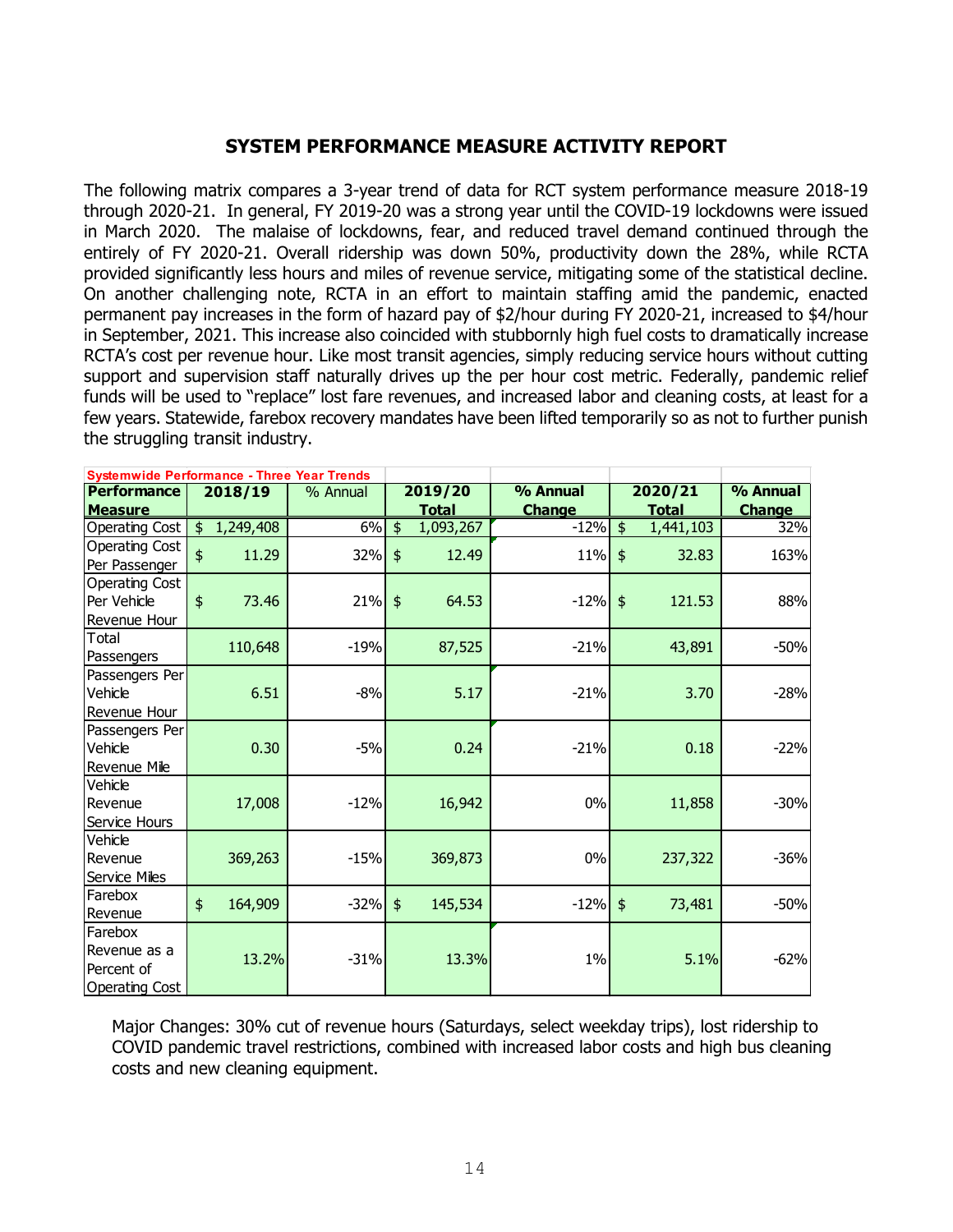### **REDWOOD COAST TRANSIT CRESCENT CITY FIXED ROUTES**

The Crescent City Fixed Routes cover the Crescent City/Del Norte urban area using two buses that "interline" to provide four routes each running once hourly on weekdays. Saturday service operates with one bus alternating between Routes 2 and 4, but was suspended throughout FY 2020-21 due to the pandemic. In April 2020 RCTA eliminated the last hour of service on the Crescent City Locals, all Saturday service, and suspended Route 300 by one hour daily. Saturday service was reinstated in October 2021. In FY 2020-21 the CC Locals ran 7 a.m. to 6 p.m. weekdays ONLY. Service is provided mostly with lowfloor, ramp equipped vehicles that are fully accessible to people with disabilities and can accommodate moderate wheelchair usage and still maintain schedules.

### **COMBINED PERFORMANCE MEASURE ACTIVITY REPORT**

The Crescent City Fixed Route system featured a 50% loss in ridership, exactly at the system average, this after a strong initial FY 2019-20 pre-pandemic. Productivity dropped less by percentages due to the proactive reduced service RCTA operated in FY 2020-21. The same reduced hours combined with static support staffing, rising labor and fuel costs, and increased COVID cleaning costs to spike the costs per passenger and per revenue hour of service.

| <b>Crescent City Locals Combined</b> |                     |         |          |               |              |               |               |              |          |
|--------------------------------------|---------------------|---------|----------|---------------|--------------|---------------|---------------|--------------|----------|
| <b>CC Locals</b>                     |                     | 2018/19 | % Annual |               | 2019/20      | % Annual      |               | 2020/21      | % Annual |
| <b>Performance</b>                   |                     |         |          |               | <b>Total</b> | <b>Change</b> |               | <b>Total</b> | Change   |
| Operating Cost                       | $\frac{1}{2}$       | 494,973 | 6%       | $\frac{1}{2}$ | 501,527      | $1\%$         | $\frac{1}{2}$ | 726,871      | 45%      |
| <b>Operating Cost</b>                | $\ddot{\bm{\zeta}}$ | 6.17    |          | \$            | 8.05         | 30%           | $\frac{1}{2}$ | 23.43        | 191%     |
| Per Passenger                        |                     |         | 27%      |               |              |               |               |              |          |
| <b>Operating Cost</b>                |                     |         |          |               |              |               |               |              |          |
| Per Vehicle                          | $\frac{1}{2}$       | 73.46   |          | $\frac{4}{5}$ | 64.53        | $-12%$        | $\frac{1}{2}$ | 121.53       | 88%      |
| Revenue Hour                         |                     |         | 21%      |               |              |               |               |              |          |
| Total                                |                     | 80,171  |          |               | 62,338       | $-22%$        |               | 31,019       | $-50%$   |
| Passengers                           |                     |         | $-17%$   |               |              |               |               |              |          |
| Passengers Per                       |                     |         |          |               |              |               |               |              |          |
| Vehicle                              |                     | 11.90   |          |               | 8.02         | $-33%$        |               | 5.19         | $-35%$   |
| <b>Revenue Hour</b>                  |                     |         | $-5%$    |               |              |               |               |              |          |
| Passengers Per                       |                     |         |          |               |              |               |               |              |          |
| Vehicle                              |                     | 0.89    |          |               | 0.52         | $-42%$        |               | 0.37         | $-28%$   |
| Revenue Mile                         |                     |         | 2%       |               |              |               |               |              |          |
| Vehicle                              |                     |         |          |               |              |               |               |              |          |
| Revenue                              |                     | 6,738   |          |               | 7,772        | 15%           |               | 5,981        | $-23%$   |
| Service Hours                        |                     |         | $-13%$   |               |              |               |               |              |          |
| Vehicle                              |                     |         |          |               |              |               |               |              |          |
| Revenue                              |                     | 90,369  |          |               | 120,760      | 34%           |               | 82,994       | $-31%$   |
| Service Miles                        |                     |         | $-18%$   |               |              |               |               |              |          |
| Farebox                              | $\frac{4}{5}$       | 80,171  |          | \$            | 62,338       | $-22%$        | $\frac{4}{5}$ | 31,019       | $-50%$   |
| Revenue                              |                     |         | $-17%$   |               |              |               |               |              |          |
| Farebox                              |                     |         |          |               |              |               |               |              |          |
| Revenue as a                         |                     | 16.2%   |          |               | 12.4%        | $-23%$        |               | 4.3%         | $-66%$   |
| lPercent of                          |                     |         |          |               |              |               |               |              |          |
| <b>Operating Cost</b>                |                     |         | $-21%$   |               |              |               |               |              |          |

The combined performance of the Crescent City routes was disappointing with all routes except Route 4 dropping nearly 50% of ridership. Route 4 suffered the worse decline, losing 53% of ridership.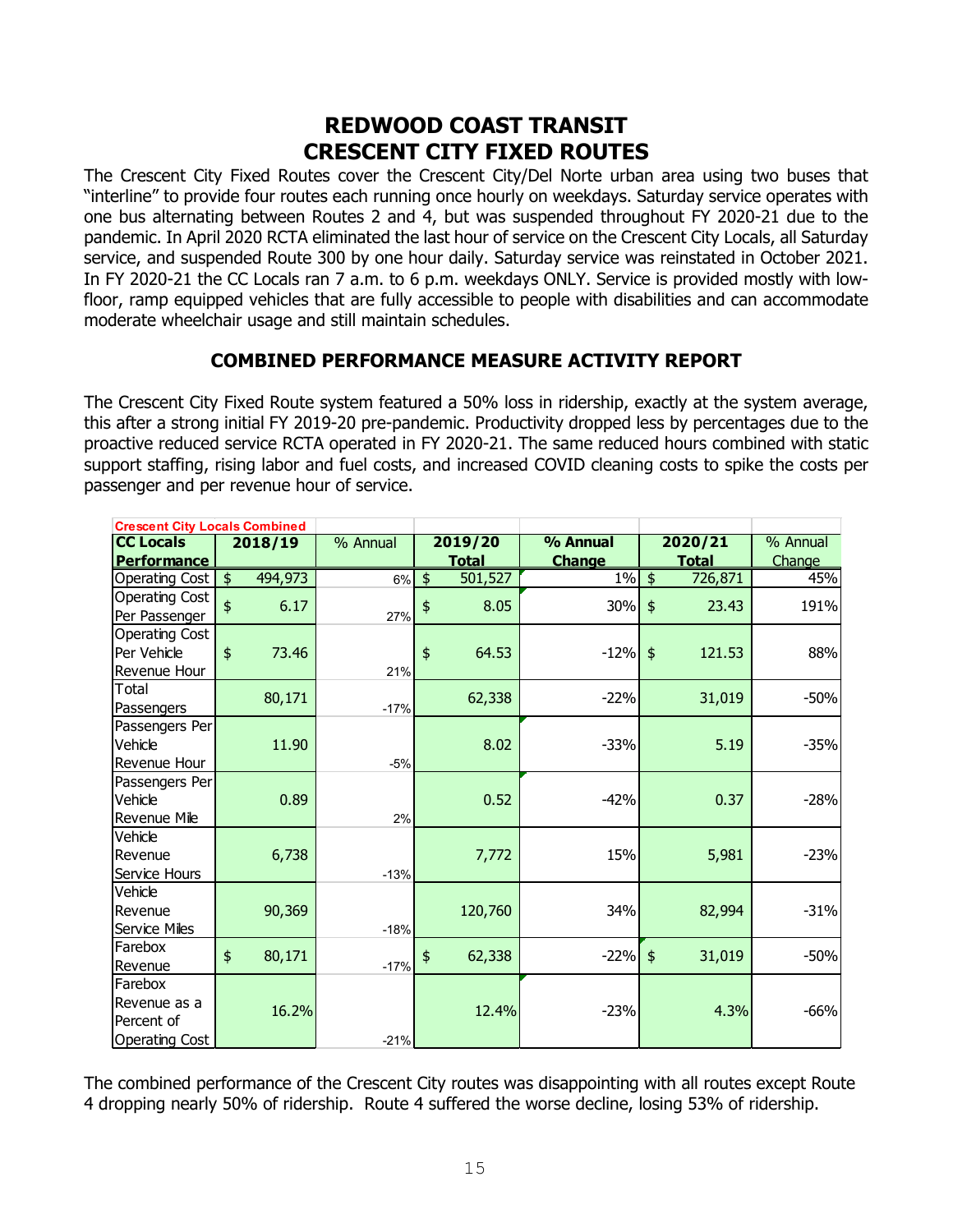### **ROUTE 1 PARKWAY – EL DORADO**

Route 1 – Parkway-El Dorado operates in a counter-clockwise direction beginning at the Cultural Center and operating along US 101 after a stop on 5<sup>th</sup> at Safeway, then Parkway Drive, Washington, into Wal-Mart and Summer Lane Apts, then to CR via Northcrest, Harding, and Glenn Streets. Route 1 returns to the Cultural Center via El Dorado, Pacific, and H Streets.

Route 1 suffered a 46% decrease in ridership, and a 44% drop in productivity. Route 1 was eliminated on Saturdays in 2017, so the April 2020 Saturday cut did not impact the statistics of this route. Route 1 operates over much of the same alignments as Route 2 but historically has lagged behind Route 2 in ridership and productivity. The reduced weekday hours combined with static support staffing, rising labor and fuel costs, and increased COVID cleaning costs to spike the costs per passenger and per revenue hour of service. FY 2020-21 featured fear-induced low travel demand that skews all statistics downward.

| <b>Route 1 - Crescent City Local</b> |                          |          |               |              |               |               |              |               |
|--------------------------------------|--------------------------|----------|---------------|--------------|---------------|---------------|--------------|---------------|
| <b>CC Locals</b>                     | 2018/19                  | % Annual |               | 2019/20      | % Annual      |               | 2020/21      | % Annual      |
| <b>Performance</b>                   |                          |          |               | <b>Total</b> | <b>Change</b> |               | <b>Total</b> | <b>Change</b> |
| Operating Cost                       | $\frac{1}{2}$<br>112,835 | $-11%$   | $\frac{1}{2}$ | 106,862      | $-5%$         | $\frac{1}{2}$ | 196,271      | 84%           |
| Operating Cost                       | $\ddot{\$}$<br>5.14      |          | \$            | 6.36         | 24%           | $\frac{1}{2}$ | 21.52        | 238%          |
| Per Passenger                        |                          | 15%      |               |              |               |               |              |               |
| Operating Cost                       |                          |          |               |              |               |               |              |               |
| Per Vehicle                          | $\frac{4}{5}$<br>73.46   |          | $\frac{1}{2}$ | 64.53        | $-12%$        | $\frac{1}{2}$ | 121.53       | 88%           |
| Revenue Hour                         |                          | 12%      |               |              |               |               |              |               |
| Total                                | 21,943                   |          |               | 16,797       | $-23%$        |               | 9,121        | $-46%$        |
| Passengers                           |                          | $-23%$   |               |              |               |               |              |               |
| Passengers Per                       |                          |          |               |              |               |               |              |               |
| Vehicle                              | 14.29                    |          |               | 10.14        | $-29%$        |               | 5.65         | $-44%$        |
| Revenue Hour                         |                          | $-3%$    |               |              |               |               |              |               |
| Passengers Per                       |                          |          |               |              |               |               |              |               |
| Vehicle                              | 1.07                     |          |               | 0.78         | $-28%$        |               | 0.44         | $-43%$        |
| Revenue Mile                         |                          | 11%      |               |              |               |               |              |               |
| Vehicle                              |                          |          |               |              |               |               |              |               |
| <b>IRevenue</b>                      | 1,536                    |          |               | 1,656        | 8%            |               | 1,615        | $-2%$         |
| Service Hours                        |                          | $-21%$   |               |              |               |               |              |               |
| Vehicle                              |                          |          |               |              |               |               |              |               |
| <b>IRevenue</b>                      | 20,490                   |          |               | 21,635       | 6%            |               | 20,585       | $-5%$         |
| Service Miles                        |                          | $-31%$   |               |              |               |               |              |               |
| Farebox                              |                          |          |               |              |               |               |              |               |
| Revenue                              | 21,943                   | $-23%$   |               | 16,797       | $-23%$        |               | 9,121        | $-46%$        |
| Farebox                              |                          |          |               |              |               |               |              |               |
| lRevenue as a                        |                          |          |               |              |               |               |              |               |
| Percent of                           | 19.4%                    |          |               | 15.7%        | $-19%$        |               | 4.6%         | $-70%$        |
| Operating Cost                       |                          | $-13%$   |               |              |               |               |              |               |

Major Changes: Service cut (last evening trip) in April 2020 not reinstated until after FY 2020-21 had concluded. Less impacts than Routes 2 and 4 because Route 1 did not operate Saturdays.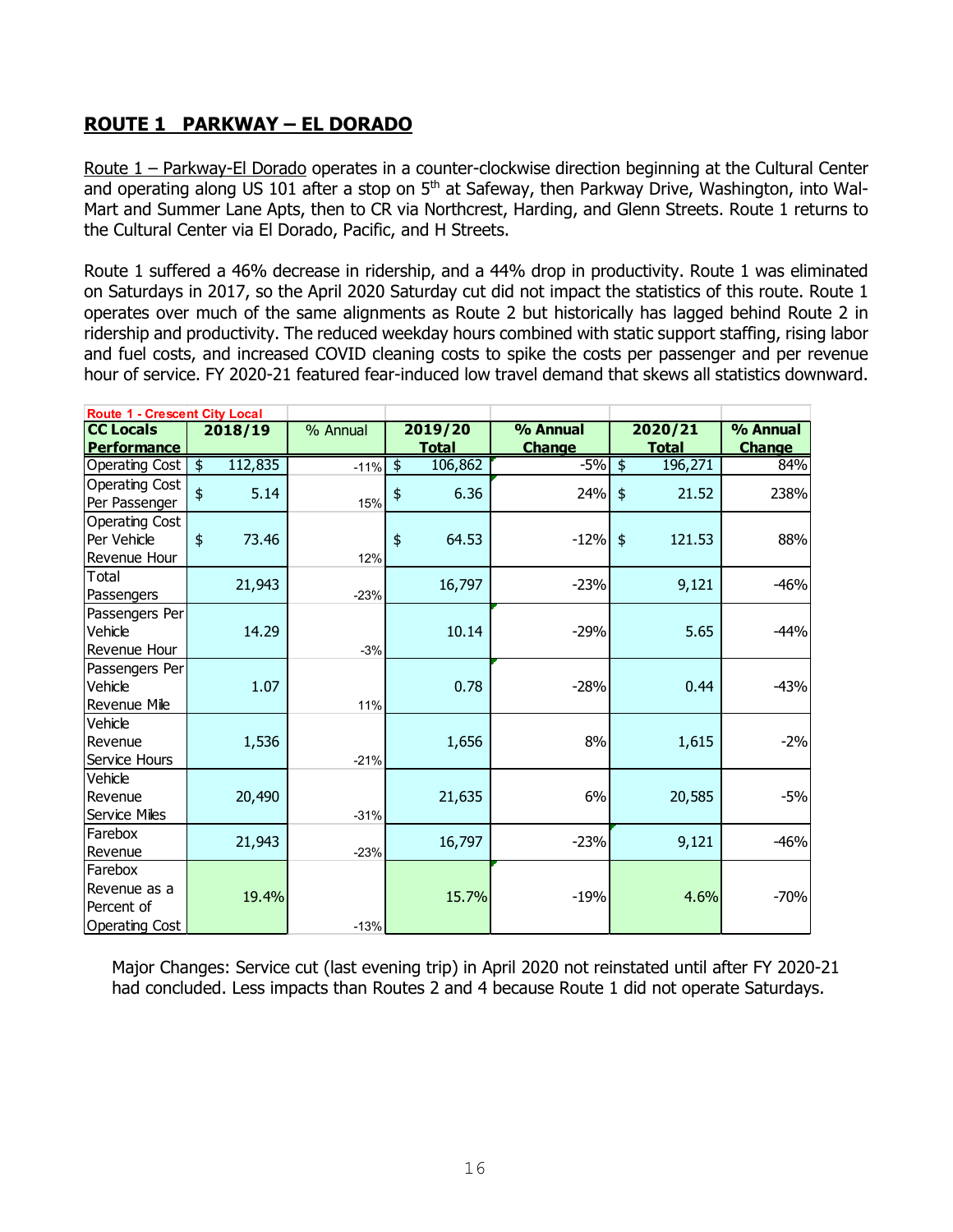### **ROUTE 2 INYO-WASHINGTON**

Route 2: Inyo – Washington operates in a clockwise direction beginning at the Cultural Center and traveling primarily along 3rd and 2nd Streets to A Street, Inyo, Washington, and then returning to the Cultural Center via US 101. Key destinations include DNHS/CR, Wellness Center, and Wal-Mart.

Route 2 ridership decreased 49% in 2020-21 while revenue hours dropped 19%. Like all RCTA routes, operating costs rose dramatically due to COVID service cuts combined with static support staffing, rising labor and fuel costs, and increased COVID cleaning costs to spike the costs per passenger and per revenue hour of service. FY 2020-21 featured fear-induced low travel demand that skews all statistics downward. Route 2 remains RCTA's best route, maintaining a productivity lead on its sister route, Route 1, which had gained ground in recent years. Route 2 suffered about an average decline compared to other RCTA routes in FY 2020-21, whereas Routes 4 and 199 really tanked.

| <b>Route 2 - Crescent City Local</b> |                     |          |          |               |              |               |               |              |          |
|--------------------------------------|---------------------|----------|----------|---------------|--------------|---------------|---------------|--------------|----------|
| <b>CC Locals</b>                     |                     | 2018/19  | % Annual |               | 2019/20      | % Annual      |               | 2020/21      | % Annual |
| <b>Performance</b>                   |                     |          |          |               | <u>Total</u> | <b>Change</b> |               | <u>Total</u> | Change   |
| Operating Cost                       | $\frac{1}{2}$       | 134,652  | 6%       | $\frac{1}{2}$ | 118,413      | $-12%$        | $\frac{1}{2}$ | 180,229      | 52%      |
| <b>Operating Cost</b>                | $\ddot{\bm{\zeta}}$ | 5.32     |          | \$            | 6.05         | 14%           | $\frac{4}{5}$ | 18.21        | 201%     |
| Per Passenger                        |                     |          | 21%      |               |              |               |               |              |          |
| <b>Operating Cost</b>                |                     |          |          |               |              |               |               |              |          |
| Per Vehicle                          | $\frac{4}{5}$       | 73.46    |          | $\frac{1}{2}$ | 64.53        | $-12%$        | $\frac{1}{2}$ | 121.53       | 88%      |
| Revenue Hour                         |                     |          | 12%      |               |              |               |               |              |          |
| Total                                |                     | 25,293   |          |               | 19,567       | $-23%$        |               | 9,899        | $-49%$   |
| Passengers                           |                     |          | $-12%$   |               |              |               |               |              |          |
| Passengers Per                       |                     |          |          |               |              |               |               |              |          |
| Vehicle                              |                     | 13.80    |          |               | 10.66        | $-23%$        |               | 6.67         | $-37%$   |
| Revenue Hour                         |                     |          | $-8%$    |               |              |               |               |              |          |
| Passengers Per                       |                     |          |          |               |              |               |               |              |          |
| Vehicle                              |                     | 0.97     |          |               | 0.74         | $-24%$        |               | 0.47         | $-36%$   |
| Revenue Mile                         |                     |          | $-4%$    |               |              |               |               |              |          |
| Vehicle                              |                     |          |          |               |              |               |               |              |          |
| Revenue                              |                     | 1,833    |          |               | 1,835        | 0%            |               | 1,483        | $-19%$   |
| Service Hours                        |                     |          | $-5%$    |               |              |               |               |              |          |
| Vehicle                              |                     |          |          |               |              |               |               |              |          |
| Revenue                              |                     | 26,028   |          |               | 26,497       | 2%            |               | 21,072       | $-20%$   |
| <b>Service Miles</b>                 |                     |          | $-8%$    |               |              |               |               |              |          |
| Farebox                              |                     | \$25,293 |          |               | \$19,567     | $-23%$        |               | \$9,899      | $-49%$   |
| Revenue                              |                     |          | $-12%$   |               |              |               |               |              |          |
| Farebox                              |                     |          |          |               |              |               |               |              |          |
| Revenue as a                         |                     | 18.8%    |          |               | 16.5%        | $-12%$        |               | 5.5%         | $-67%$   |
| Percent of                           |                     |          |          |               |              |               |               |              |          |
| <b>Operating Cost</b>                |                     |          | $-17%$   |               |              |               |               |              |          |

### **ROUTE 2 PERFORMANCE MEASURE ACTIVITY REPORT**

Major Changes: Service cut (last evening trip, all Saturday trips) in April 2020 and sustained all through FY 2020-21. Service remaining was highest productivity in the RCTA network.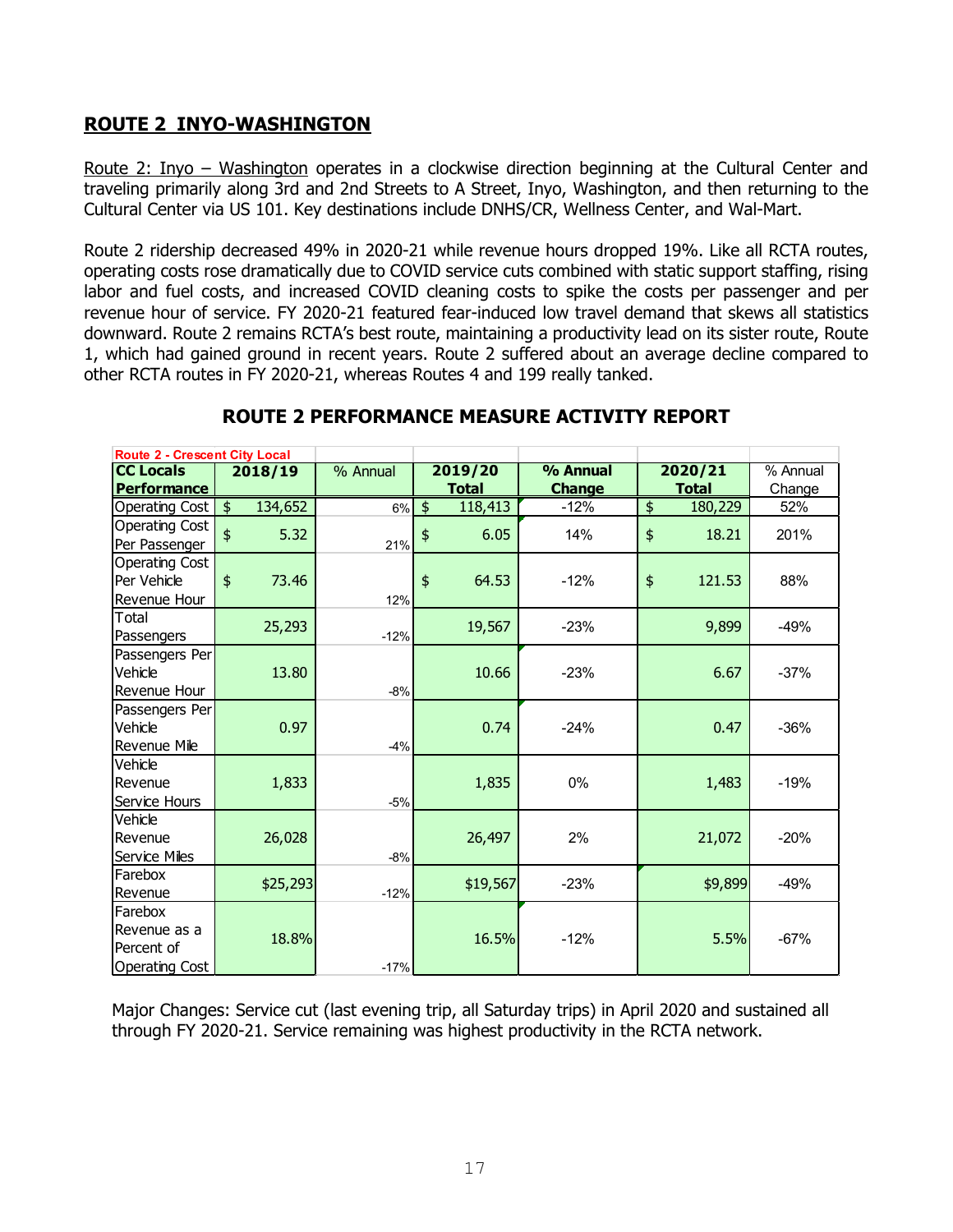### **ROUTE 3: NORTHCREST**

Route 3: Northcrest provides service along U.S. 101 and Northcrest Drive from the Cultural Center to the Del Norte Senior Center, with service north to Standard Veneer Road. In August 2019, RCTA stopped requiring patrons to call for a ride at points north of the Senior Center, making the trip to Standard Veneer and intermediate bus stops a part of the regular route. Route 3 runs hourly and is "interlined" with Route 1, providing Route 1 with needed recovery time each hour. Like all RCTA routes, operating costs rose dramatically due to COVID service cuts combined with static support staffing, rising labor and fuel costs, and increased COVID cleaning costs to spike the costs per passenger and per revenue hour of service.

### **ROUTE 3 PERFORMANCE MEASURE ACTIVITY REPORT**

Continuing reversed its strong trend in recent years, losing 46% of ridership in FY 2020-21, slightly better than average. Staff speculate that the lack of in-person instruction at local schools hit this route hard in FY 2020-21. Not surprisingly, the productivity per hour (-43%) and per mile were also far worse in FY 2020-21. The route has not operated on Saturdays since 2017 so that cut had little impact on Route 3.

| <b>Route 3 - Crescent City Local</b> |                        |          |               |              |               |                  |          |
|--------------------------------------|------------------------|----------|---------------|--------------|---------------|------------------|----------|
| <b>CC Locals</b>                     | 2018/19                | % Annual |               | 2019/20      | % Annual      | 2020/21          | % Annual |
| <b>Performance</b>                   |                        |          |               | <b>Total</b> | <b>Change</b> | <b>Total</b>     | Change   |
| Operating Cost                       | \$112,834.56           | $-12%$   | $\frac{4}{5}$ | 96,665.94    | $-14%$        | \$<br>169,655.88 | 76%      |
| Operating Cost                       | \$<br>7.71             |          |               | 9.61         | 25%           | \$<br>31.51      | 228%     |
| Per Passenger                        |                        | 3%       | \$            |              |               |                  |          |
| Operating Cost                       |                        |          |               |              |               |                  |          |
| Per Vehicle                          | $\frac{1}{2}$<br>73.46 |          | \$            | 64.53        | $-12%$        | \$<br>121.53     | 88%      |
| Revenue Hour                         |                        | 12%      |               |              |               |                  |          |
| Total                                | 14,629                 |          |               | 10,064       | $-31%$        | 5,385            | $-46%$   |
| Passengers                           |                        | $-14%$   |               |              |               |                  |          |
| Passengers Per                       |                        |          |               |              |               |                  |          |
| Vehicle                              | 9.52                   |          |               | 6.72         | $-29%$        | 3.86             | $-43%$   |
| Revenue Hour                         |                        | 9%       |               |              |               |                  |          |
| Passengers Per                       |                        |          |               |              |               |                  |          |
| Vehicle                              | 0.90                   |          |               | 0.54         | $-39%$        | 0.26             | $-52%$   |
| <b>Revenue Mile</b>                  |                        | 29%      |               |              |               |                  |          |
| Vehicle                              |                        |          |               |              |               |                  |          |
| <b>IRevenue</b>                      | 1,536                  |          |               | 1,498        | $-2%$         | 1,396            | $-7%$    |
| Service Hours                        |                        | $-21%$   |               |              |               |                  |          |
| Vehicle                              |                        |          |               |              |               |                  |          |
| Revenue                              | 16,282                 |          |               | 18,499       | 14%           | 20,530           | 11%      |
| Service Miles                        |                        | $-33%$   |               |              |               |                  |          |
| <b>IFarebox</b>                      | 14,629                 |          |               | 10,064       | $-31%$        | 5,385            | $-46%$   |
| Revenue                              |                        | $-14%$   |               |              |               |                  |          |
| Farebox                              |                        |          |               |              |               |                  |          |
| lRevenue as a                        | 13.0%                  |          |               | 10.4%        | $-20%$        | 3.2%             | $-70%$   |
| Percent of                           |                        |          |               |              |               |                  |          |
| Operating Cost                       |                        | $-3%$    |               |              |               |                  |          |

Major Changes: Reduction in weekday evening service by one hour throughout FY 2020-21.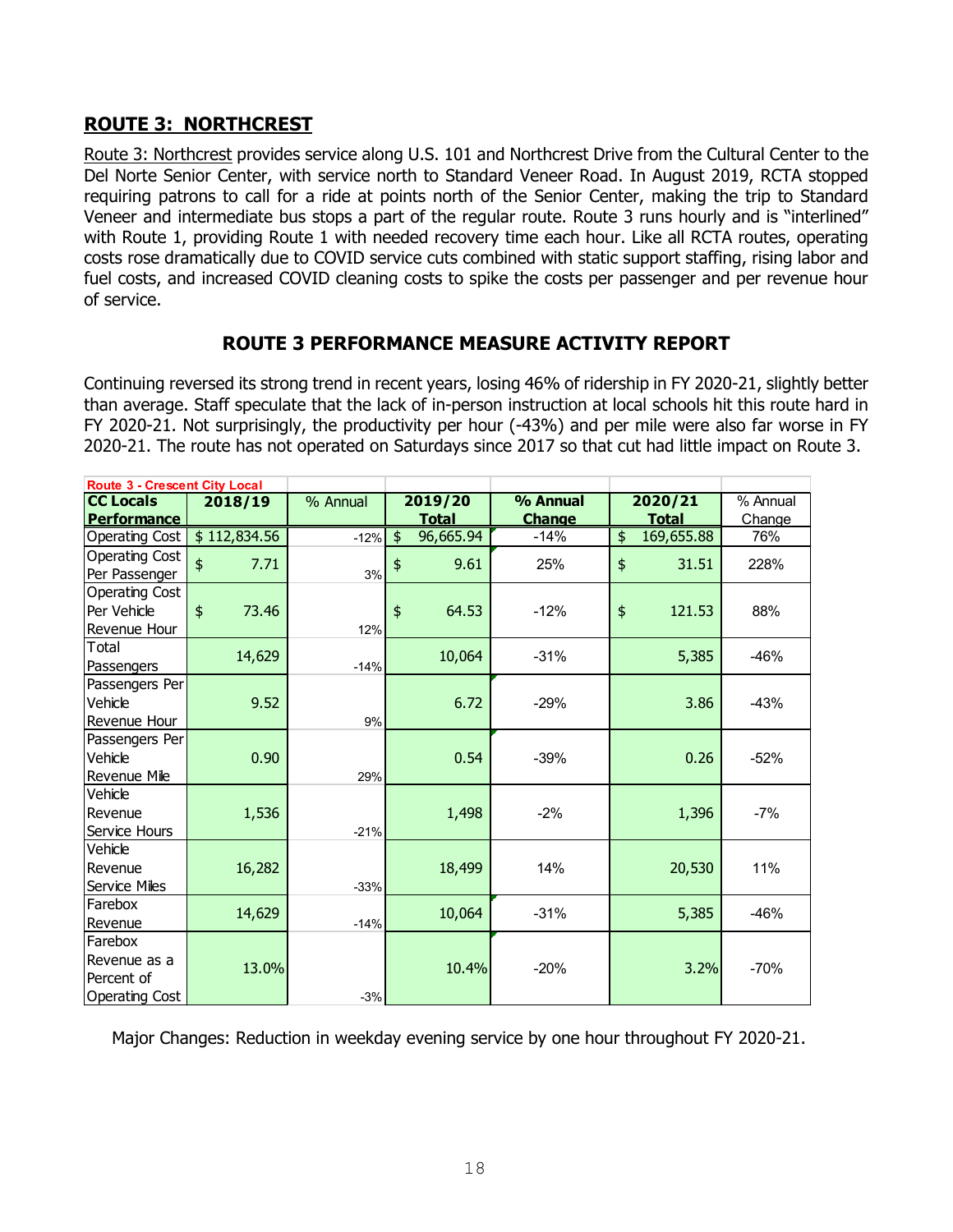### **ROUTE 4: BERTSCH – HOWLAND HILL RD.**

Route 4 begins at the Cultural Center and travels in a counter-clockwise loop along U.S. 101, Sandmine, Humboldt, Howland Hill, and Elk Valley roads. The one-way loop nature of the route makes it difficult to utilize, especially along the busy US 101 corridor south of Elk Valley Road. Route 4 ridership FY 2020-21 fell by 53%, slightly worse than average, and its productivity was down 43% while providing 17% less revenue hours. Like all RCTA routes, operating costs rose dramatically due to COVID service cuts combined with static support staffing, rising labor and fuel costs, and increased COVID cleaning costs to spike the costs per passenger and per revenue hour of service.

| <b>Route 4 - Crescent City Local</b> |                                    |                                 |                          |               |                         |          |
|--------------------------------------|------------------------------------|---------------------------------|--------------------------|---------------|-------------------------|----------|
| <b>CC Locals</b>                     | 2018/19                            | $\overline{\frac{9}{6}}$ Annual | 2019/20                  | % Annual      | 2020/21                 | % Annual |
| <b>Performance</b>                   |                                    |                                 | <b>Total</b>             | <b>Change</b> | <b>Total</b>            | Change   |
| Operating Cost                       | $\overline{\mathbf{e}}$<br>134,652 | 8%                              | $\frac{1}{2}$<br>115,573 | $-14%$        | 180,594<br>\$           | 56%      |
| Operating Cost                       | $\ddot{\bm{\zeta}}$<br>7.36        |                                 | \$<br>8.24               | 12%           | $\frac{1}{2}$<br>27.30  | 231%     |
| Per Passenger                        |                                    | 30%                             |                          |               |                         |          |
| Operating Cost                       |                                    |                                 |                          |               |                         |          |
| Per Vehicle                          | $\frac{4}{5}$<br>73.46             |                                 | $\frac{4}{5}$<br>64.53   | $-12%$        | $\frac{1}{2}$<br>121.53 | 88%      |
| Revenue Hour                         |                                    | 12%                             |                          |               |                         |          |
| Total                                | 18,306                             |                                 | 14,031                   | $-23%$        | 6,614                   | $-53%$   |
| Passengers                           |                                    | $-17%$                          |                          |               |                         |          |
| Passengers Per                       |                                    |                                 |                          |               |                         |          |
| Vehicle                              | 9.99                               |                                 | 7.83                     | $-22%$        | 4.45                    | $-43%$   |
| Revenue Hour                         |                                    | $-14%$                          |                          |               |                         |          |
| Passengers Per                       |                                    |                                 |                          |               |                         |          |
| Vehicle                              | 0.66                               |                                 | 0.54                     | $-18%$        | 0.32                    | $-41%$   |
| Revenue Mile                         |                                    | $-15%$                          |                          |               |                         |          |
| Vehicle                              |                                    |                                 |                          |               |                         |          |
| <b>IRevenue</b>                      | 1,833                              |                                 | 1,791                    | $-2%$         | 1,486                   | $-17%$   |
| Service Hours                        |                                    | $-4%$                           |                          |               |                         |          |
| Vehicle                              |                                    |                                 |                          |               |                         |          |
| <b>IRevenue</b>                      | 27,568                             |                                 | 25,825                   | $-6%$         | 20,807                  | $-19%$   |
| <b>Service Miles</b>                 |                                    | $-2%$                           |                          |               |                         |          |
| <b>IFarebox</b>                      | 18,306                             |                                 | 14,031                   | $-23%$        | 6,614                   | $-53%$   |
| Revenue                              |                                    | $-17%$                          |                          |               |                         |          |
| Farebox                              |                                    |                                 |                          |               |                         |          |
| lRevenue as a                        | 13.6%                              | $-23%$                          | 12.1%                    | $-11%$        | 3.7%                    | $-70%$   |
| Percent of                           |                                    |                                 |                          |               |                         |          |
| Operating Cost                       |                                    |                                 |                          |               |                         |          |

### **ROUTE 4 PERFORMANCE MEASURE ACTIVITY REPORT**

Major Changes: Last evening trip and all Saturday trips eliminated in April 2020 and this cut remained in place throughout all of FY 2020-21.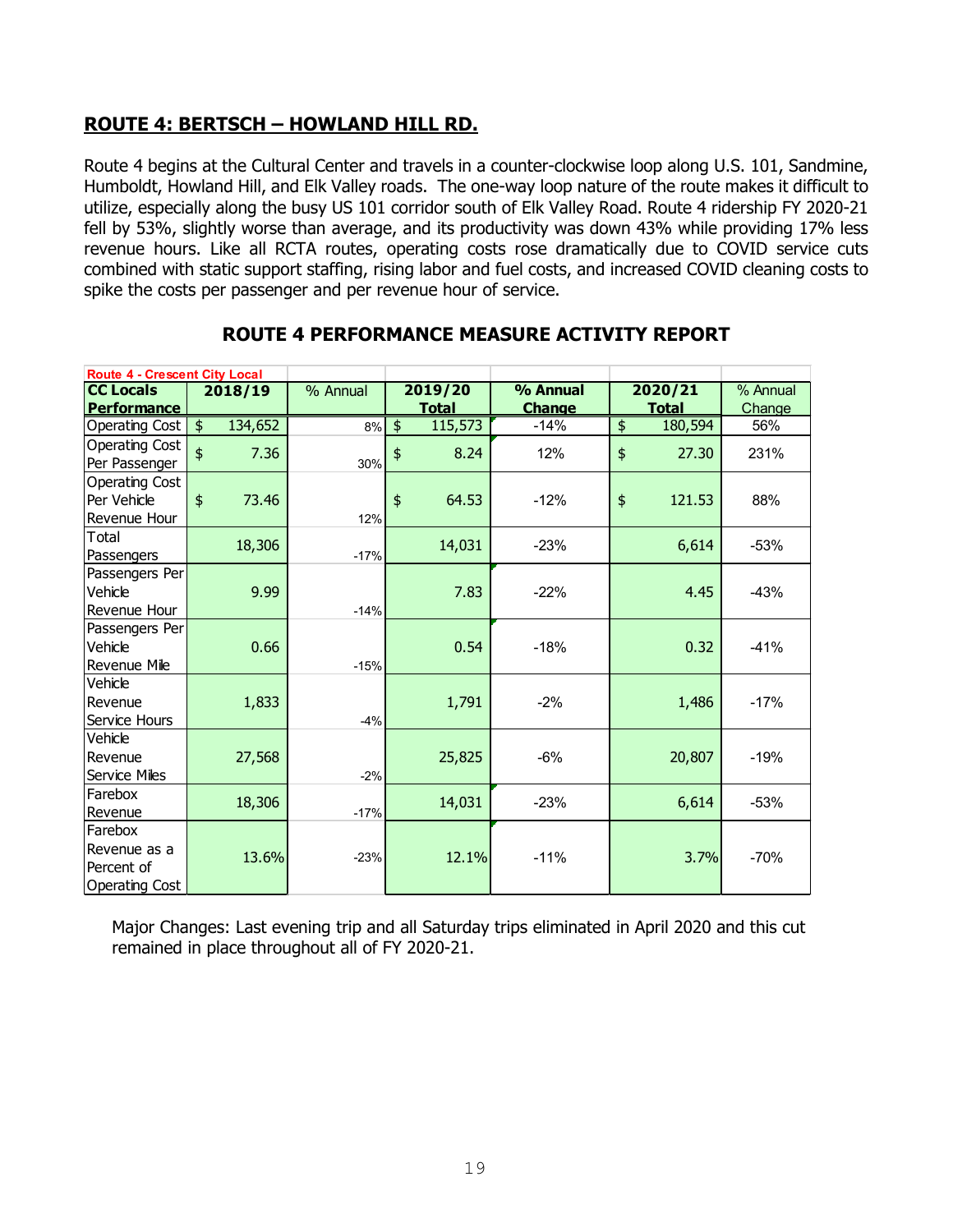## **ROUTE 20 - SMITH RIVER – ARCATA INTERCITY ROUTE**

Route 20, the Smith River-Arcata Intercity Route exists to connect Del Norte County with the intercity bus and rail network at Arcata in Humboldt County. Until April 2020, the route operated Monday-Saturday, making five daily roundtrips between Crescent City and Smith River, and three daily roundtrips between Crescent City and Arcata. Effective April 2020 (COVID cuts) the route was reduced to 2 daily round trips to Arcata and four daily trips to Lucky 7 in Smith River. This reduced service level remained throughout all of FY 2020-21. The max regional one-way fare for Smith River to Arcata is \$10. Route 20 fared slightly better than other RCTA services in FY 2020-21, with a ridership drop of only 48% and productivity drops of only 16%, with a reduction of revenue hours of 38%. For some reason, ridership has been more resilient on this regional route during the pandemic, even with schools going remote.

| Route 20 - Smith River/Arcata |                                    |          |               |               |                         |          |
|-------------------------------|------------------------------------|----------|---------------|---------------|-------------------------|----------|
| <b>Route 20</b>               | 2018/19                            | % Annual | 2019/20       | % Annual      | 2020/21                 | % Annual |
| <b>Performance</b>            |                                    |          | <b>Total</b>  | <b>Change</b> | <b>Total</b>            | Change   |
| Operating Cost                | $\overline{\mathbf{r}}$<br>508,123 | 20%      | 392,342<br>\$ | $-23%$        | \$<br>456,953           | 16%      |
| Operating Cost                | \$<br>24.41                        | 27%      | \$<br>22.36   | $-8%$         | \$<br>50.14             | 124%     |
| Per Passenger                 |                                    |          |               |               |                         |          |
| Operating Cost                |                                    |          |               |               |                         |          |
| Per Vehicle                   | $\frac{4}{5}$<br>73.46             | 12%      | \$<br>64.53   | $-12%$        | $\frac{1}{2}$<br>121.53 | 88%      |
| Revenue Hour                  |                                    |          |               |               |                         |          |
| Total                         | 20,817                             | $-6%$    | 17,550        | $-16%$        | 9,113                   | $-48%$   |
| Passengers                    |                                    |          |               |               |                         |          |
| Passengers Per                |                                    |          |               |               |                         |          |
| Vehicle                       | 3.01                               | $-12%$   | 2.89          | $-4%$         | 2.42                    | $-16%$   |
| Revenue Hour                  |                                    |          |               |               |                         |          |
| Passengers Per                |                                    |          |               |               |                         |          |
| Vehicle                       | 0.10                               | $-10%$   | 0.09          | $-6%$         | 0.08                    | $-16%$   |
| Revenue Mile                  |                                    |          |               |               |                         |          |
| Vehicle                       |                                    |          |               |               |                         |          |
| Revenue                       | 6,917                              | 7%       | 6,080         | $-12%$        | 3,760                   | $-38%$   |
| Service Hours                 |                                    |          |               |               |                         |          |
| Vehicle                       |                                    |          |               |               |                         |          |
| Revenue                       | 216,371                            | 5%       | 193,700       | $-10%$        | 119,396                 | $-38%$   |
| Service Miles                 |                                    |          |               |               |                         |          |
| Farebox                       | \$<br>43,029                       | $-37%$   | \$<br>43,029  | 0%            | \$<br>32,989            | $-23%$   |
| Revenue                       |                                    |          |               |               |                         |          |
| Farebox                       |                                    |          |               |               |                         |          |
| Revenue as a                  | 8.5%                               | $-47%$   | 11.0%         | 30%           | 7.2%                    | $-34%$   |
| Percent of                    |                                    |          |               |               |                         |          |
| <b>Operating Cost</b>         |                                    |          |               |               |                         |          |

### **ROUTE 20 PERFORMANCE MEASURE ACTIVITY REPORT**

Major Changes: midday weekday south segment (Arcata) trip eliminated, last evening Smith River trip eliminated, and all Saturday service suspended in April 2020 and remained on suspension throughout all of Fiscal Year 2020-21.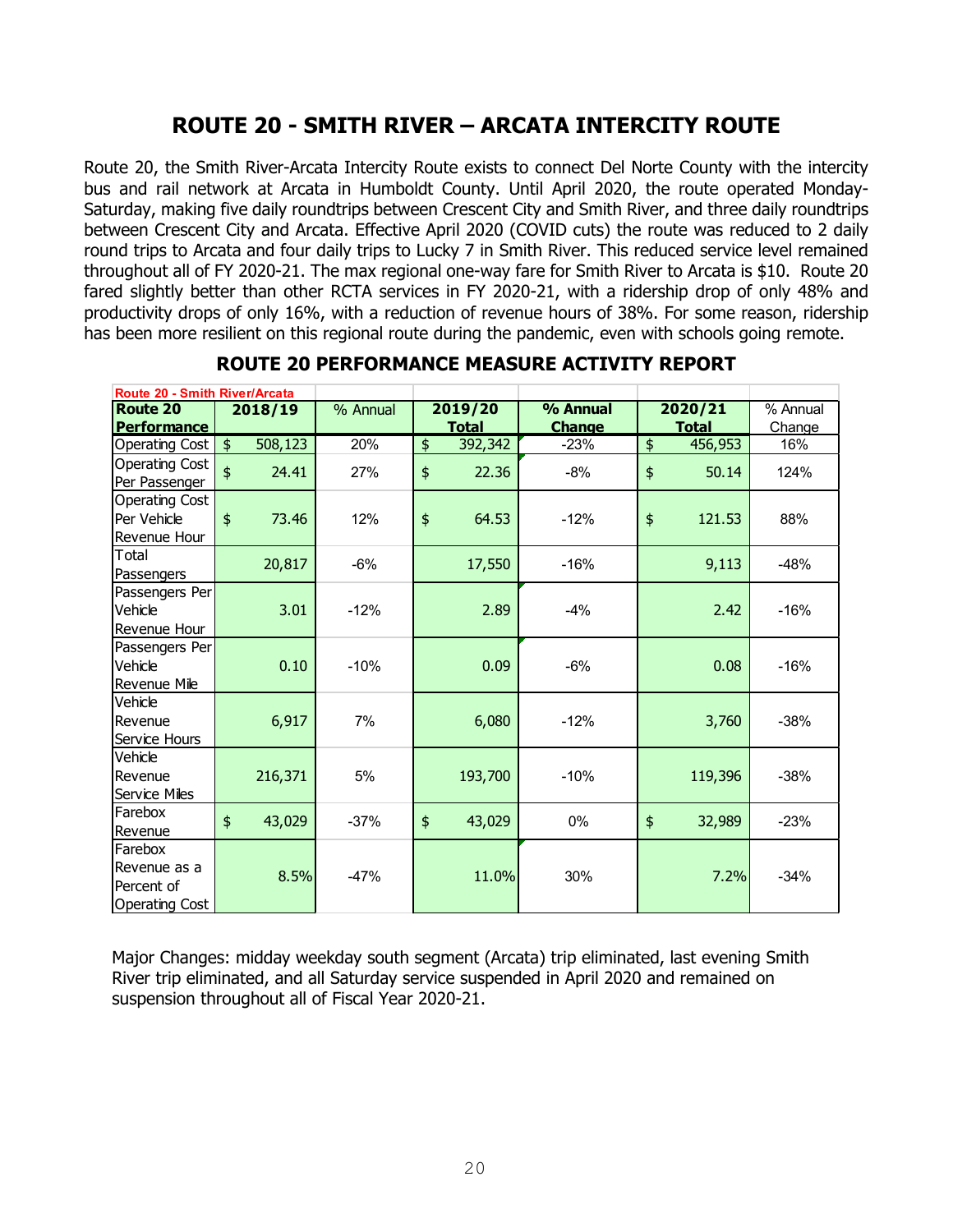## **ROUTE 199 – RIVER ROUTE: HIOUCHI - GASQUET**

Route 199, the River Route operating between Crescent City, Gasquet, and Hiouchi, was initiated on July 7, 2009. Service schedules included variations including three roundtrips per day on Tuesdays and Fridays ONLY, up to making three daily round trips six days per week since 2015, now cut back to weekdays only effective April 2020. Bus stops remain mostly unmarked although Route 199 traverses some of the most desired tourist areas in Del Norte County. Route 199 enjoyed a short-lived ridership growth prior to the pandemic attributable to increased tourist uses to the Smith River recreational area in the warmer months. While improved, the route still featured horribly low productivity overall, better in summer.

Ridership dropped a staggering 79% in in FY 2020-21 and per hour productivity dropped by 67% on a decline in operating hours of 35%. This route was cut from 3 daily round trips six days per week to 2 daily trips, 5 days per week effective April 2020 and this cut remained in place throughout FY 2020-21. The late afternoon trip was cut in 2020 and perhaps this has contributed to the failure of this route. RCTA needs to consider a major overhaul of this route, ranging from elimination to swapping the mid-day trip to replace the cut late afternoon trip, and a seasonal summer service should be considered.

| <b>Route 199 Performance</b> |                         |                        |                         |               |                         |          |
|------------------------------|-------------------------|------------------------|-------------------------|---------------|-------------------------|----------|
| <b>199</b>                   | 2018/19                 | $\overline{\%}$ Annual | 2019/20                 | % Annual      | 2020/21                 | % Annual |
| <b>Performance</b>           |                         |                        | <b>Total</b>            | <b>Change</b> | <b>Total</b>            | Change   |
| Operating Cost               | $\frac{1}{2}$<br>91,090 | 26%                    | $\frac{1}{2}$<br>77,759 | $-15%$        | \$<br>95,401            | 23%      |
| Operating Cost               | \$<br>21.36             |                        | 27.55<br>\$             | 29%           | $\frac{1}{2}$<br>159.27 | 478%     |
| Per Passenger                |                         | $-12%$                 |                         |               |                         |          |
| Operating Cost               |                         |                        |                         |               |                         |          |
| Per Vehicle                  | $\frac{1}{2}$<br>73.46  |                        | $\frac{1}{2}$<br>64.53  | $-12%$        | $\frac{1}{2}$<br>121.53 | 88%      |
| Revenue Hour                 |                         | 12%                    |                         |               |                         |          |
| Total                        | 4,264                   |                        | 2,822                   | $-34%$        | 599                     | $-79%$   |
| Passengers                   |                         | 44%                    |                         |               |                         |          |
| Passengers Per               |                         |                        |                         |               |                         |          |
| Vehicle                      | 3.44                    |                        | 2.34                    | $-32%$        | 0.76                    | $-67%$   |
| Revenue Hour                 |                         | 28%                    |                         |               |                         |          |
| Passengers Per               |                         |                        |                         |               |                         |          |
| Vehicle                      | 0.11                    |                        | 0.08                    | $-28%$        | 0.03                    | -66%     |
| Revenue Mile                 |                         | 37%                    |                         |               |                         |          |
| Vehicle                      |                         |                        |                         |               |                         |          |
| Revenue                      | 1,240                   |                        | 1,205                   | $-3%$         | 785                     | $-35%$   |
| Service Hours                |                         | 13%                    |                         |               |                         |          |
| Vehicle                      |                         |                        |                         |               |                         |          |
| Revenue                      | 37,898                  |                        | 34,784                  | $-8%$         | 21,885                  | $-37%$   |
| Service Miles                |                         | 5%                     |                         |               |                         |          |
| Farebox                      | \$<br>6,110             |                        | 4,233<br>\$             | $-31%$        | $\frac{1}{2}$<br>1,048  | $-75%$   |
| Revenue                      |                         | 44%                    |                         |               |                         |          |
| Farebox                      |                         |                        |                         |               |                         |          |
| Revenue as a                 | 6.7%                    |                        | 5.4%                    | $-19%$        | 1.1%                    | $-80%$   |
| Percent of                   |                         |                        |                         |               |                         |          |
| Operating Cost               |                         | 14%                    |                         |               |                         |          |

Major Changes: eliminated Saturday trips and the late afternoon trip in April 2020. This service remained on suspension throughout all of FY 2020-21.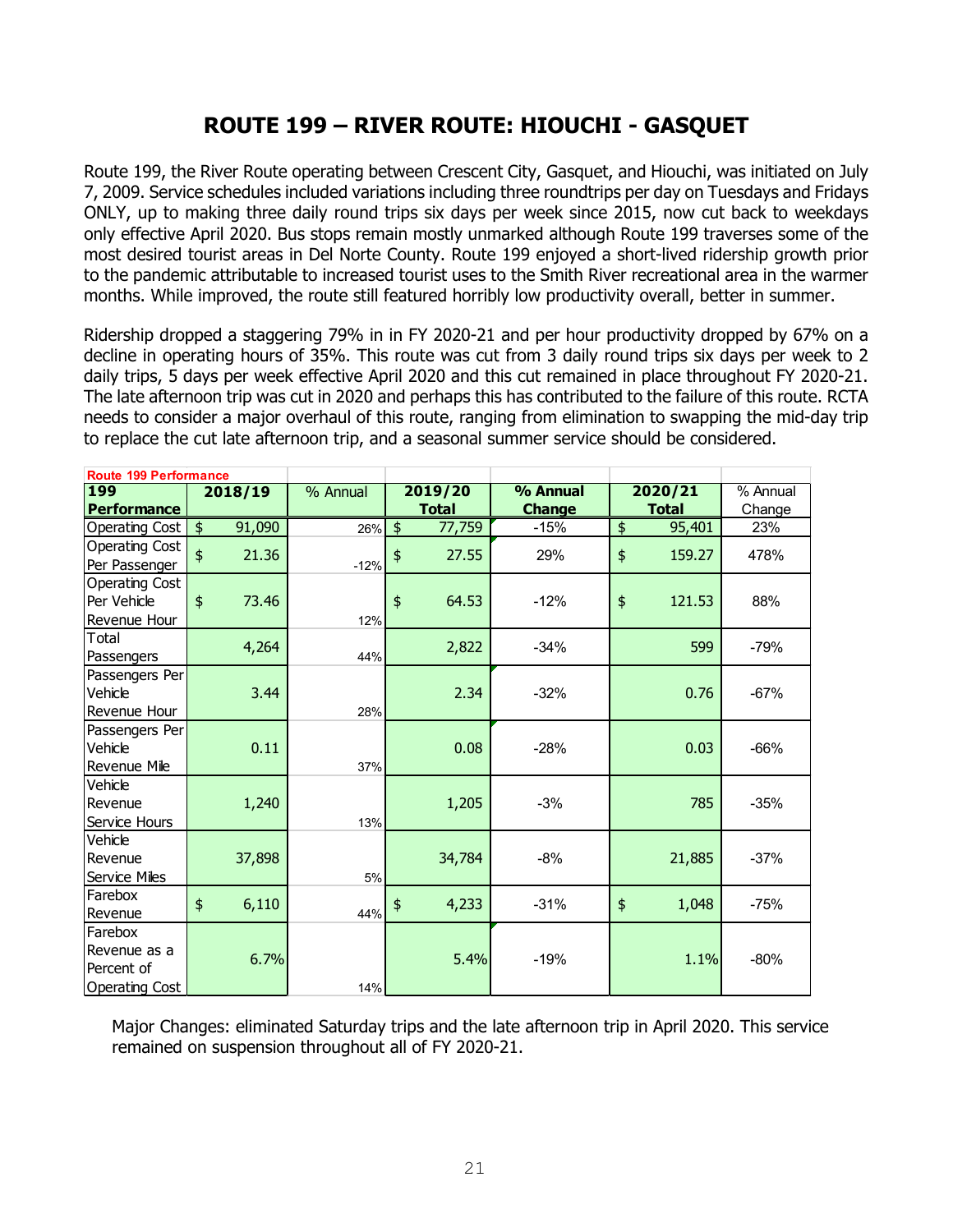## **Dial-A-Ride**

Dial-A-Ride is a demand-response, door-to-door service in the greater Crescent City area. Service area is defined by a Board-adopted map that includes areas outside Crescent City proper, but it is hard to understand the methodology used to decide service area boundaries. Service hours mirror that of CC Local Fixed Routes. Service is provided with the new low-floor MV-1 sedan, and overflow trips ride on cutaway-type mini-buses, all of which are fully accessible to people with disabilities. Fares are \$5.00 per trip for "general public" adults and youth, and \$1.75 per trip for ADA-eligible riders. Until 2020, RCTA had never setup a reliable and fair process to evaluate riders for true ADA-eligibility, so as expected very few users paid the "General Public" fares. FY 2020-21 continued the recent trend of reduced usage of the DAR service some of which is certainly attributable to the COVID-19 pandemic.

| <b>DAR ONLY</b>       |                          |          |                          |               |                         |          |
|-----------------------|--------------------------|----------|--------------------------|---------------|-------------------------|----------|
| <b>DAR</b>            | 2018/19                  | % Annual | 2019/20                  | % Annual      | 2020/21                 | % Annual |
| <b>Performance</b>    |                          |          | <b>Total</b>             | <b>Change</b> | <b>Total</b>            | Change   |
| Operating Cost        | 152,723<br>$\frac{1}{2}$ | $-5%$    | 117,251<br>$\frac{1}{2}$ | $-23%$        | 161,149<br>\$           | 37%      |
| Operating Cost        | \$<br>28.30              |          | 24.36                    | $-14%$        | 51.11<br>\$             | 110%     |
| Per Passenger         |                          | 51%      | \$                       |               |                         |          |
| Operating Cost        |                          |          |                          |               |                         |          |
| Per Vehicle           | $\ddagger$<br>73.46      |          | $\frac{1}{2}$<br>64.53   | $-12%$        | $\frac{1}{2}$<br>121.53 | 88%      |
| Revenue Hour          |                          | 12%      |                          |               |                         |          |
| Total                 | 5,396                    |          | 4,814                    | $-11%$        | 3,153                   | $-35%$   |
| Passengers            |                          | $-37%$   |                          |               |                         |          |
| Passengers Per        |                          |          |                          |               |                         |          |
| Vehicle               | 2.60                     |          | 2.65                     | 2%            | 2.38                    | $-10%$   |
| Revenue Hour          |                          | $-26%$   |                          |               |                         |          |
| Passengers Per        |                          |          |                          |               |                         |          |
| Vehicle               | 0.22                     |          | 0.24                     | 7%            | 0.24                    | 3%       |
| Revenue Mile          |                          | $-11%$   |                          |               |                         |          |
| Vehicle               |                          |          |                          |               |                         |          |
| Revenue               | 2,079                    |          | 1,817                    | $-13%$        | 1,326                   | $-27%$   |
| Service Hours         |                          | $-15%$   |                          |               |                         |          |
| Vehicle               |                          |          |                          |               |                         |          |
| Revenue               | 24,276                   |          | 20,185                   | $-17%$        | 12,878                  | $-36%$   |
| Service Miles         |                          | $-30%$   |                          |               |                         |          |
| Farebox               | 9,443                    |          | 8,425                    | $-11%$        | 8,425                   | 0%       |
| Revenue               |                          | $-37%$   |                          |               |                         |          |
| Farebox               |                          |          |                          |               |                         |          |
| Revenue as a          | 6.2%                     |          | 7.2%                     | 16%           | 5.2%                    | $-27%$   |
| Percent of            |                          |          |                          |               |                         |          |
| <b>Operating Cost</b> |                          | $-34%$   |                          |               |                         |          |

### **DIAL-A-RIDE PERFORMANCE MEASURE ACTIVITY REPORT**

Ridership remained lower after declining significantly in DAR since FY 2017-18. This isn't a negative per se, due to the inability to provide this costly service in a cost effective manner. Unlike with fixed route, in DAR if ridership declines so does operations costs, as vehicles do not need to be deployed for as many hours per day.